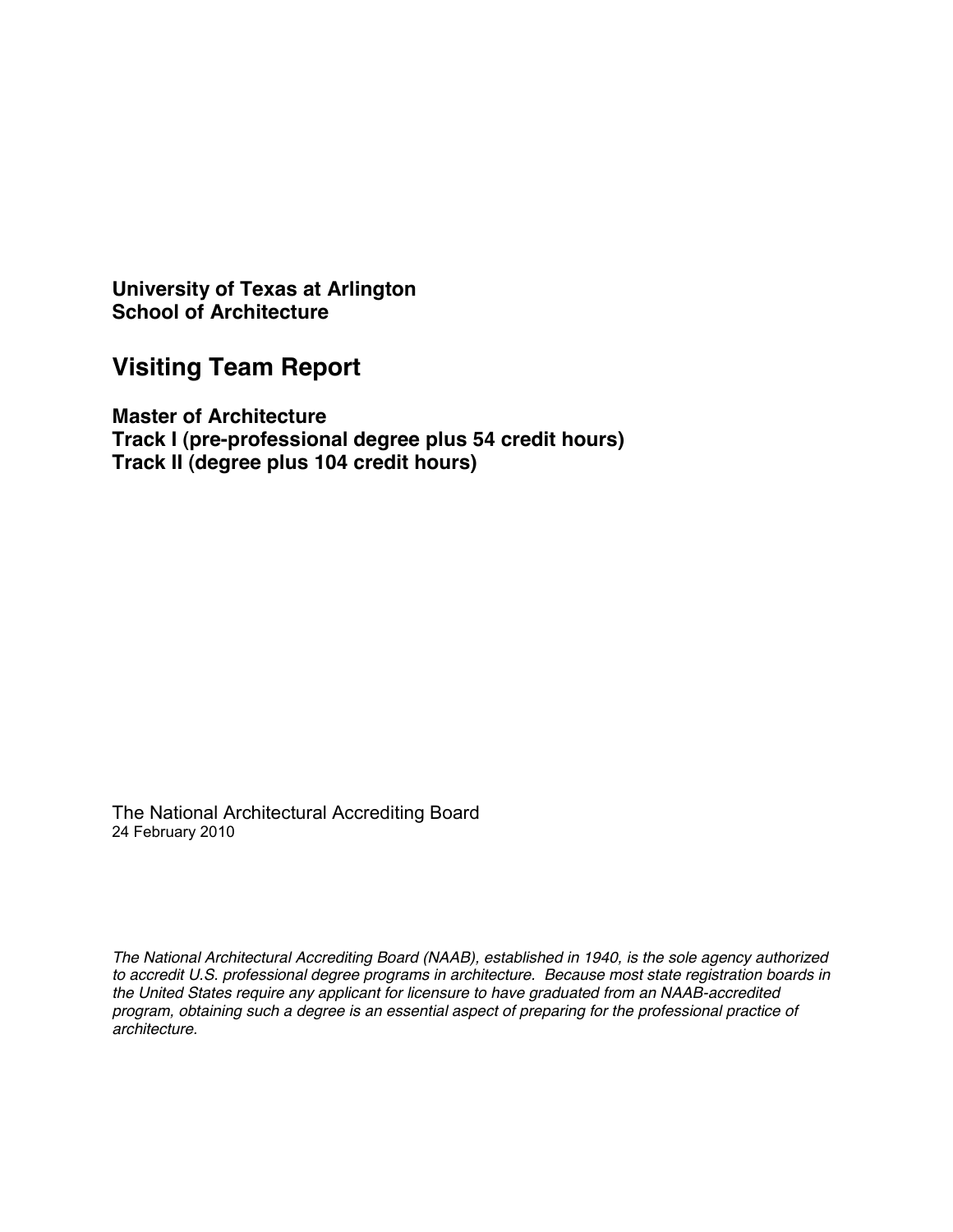## **Table of Contents**

| <b>Section</b> |                           |                            |                                                   | <b>Page</b> |
|----------------|---------------------------|----------------------------|---------------------------------------------------|-------------|
| I.             |                           |                            | <b>Summary of Team Findings</b>                   |             |
|                | 1.                        |                            | <b>Team Comments</b>                              | 1           |
|                | $\mathbf{2}$              |                            | <b>Progress Since the Previous Site Visit</b>     | 1           |
|                | 3.                        | <b>Conditions Well Met</b> |                                                   | 4           |
|                | 4.                        | <b>Conditions Not Met</b>  |                                                   | 4           |
|                | 5.                        |                            | <b>Causes of Concern</b>                          | 4           |
| ΙΙ.            |                           |                            | Compliance with the Conditions for Accreditation  | 5           |
| Ш.             | Appendices                |                            | 20                                                |             |
|                | А.<br>Program Information |                            |                                                   |             |
|                |                           | 1.                         | <b>History and Description of the Institution</b> | 20          |
|                |                           | 2.                         | <b>Institutional Mission</b>                      | 21          |
|                |                           | 3.                         | Program History                                   | 22          |
|                |                           | 4.                         | Program Mission                                   | 24          |
|                |                           | 5.                         | Program Self Assessment                           | 24          |
|                | <b>B.</b>                 | The Visiting Team          |                                                   | 27          |
|                | C.<br>The Visit Agenda    |                            | 29                                                |             |
| IV.            |                           | <b>Report Signatures</b>   |                                                   | 31          |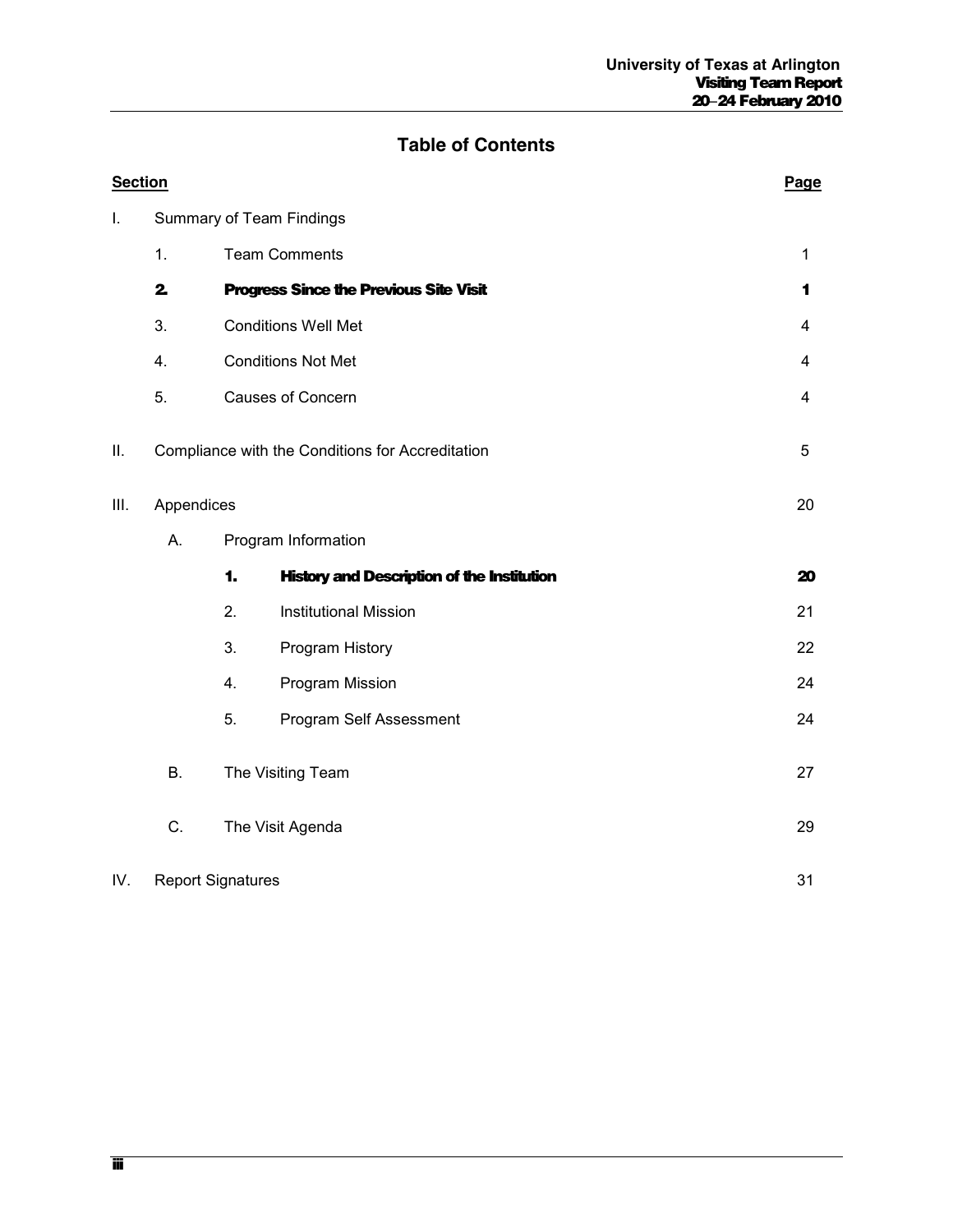This page is left blank intentionally.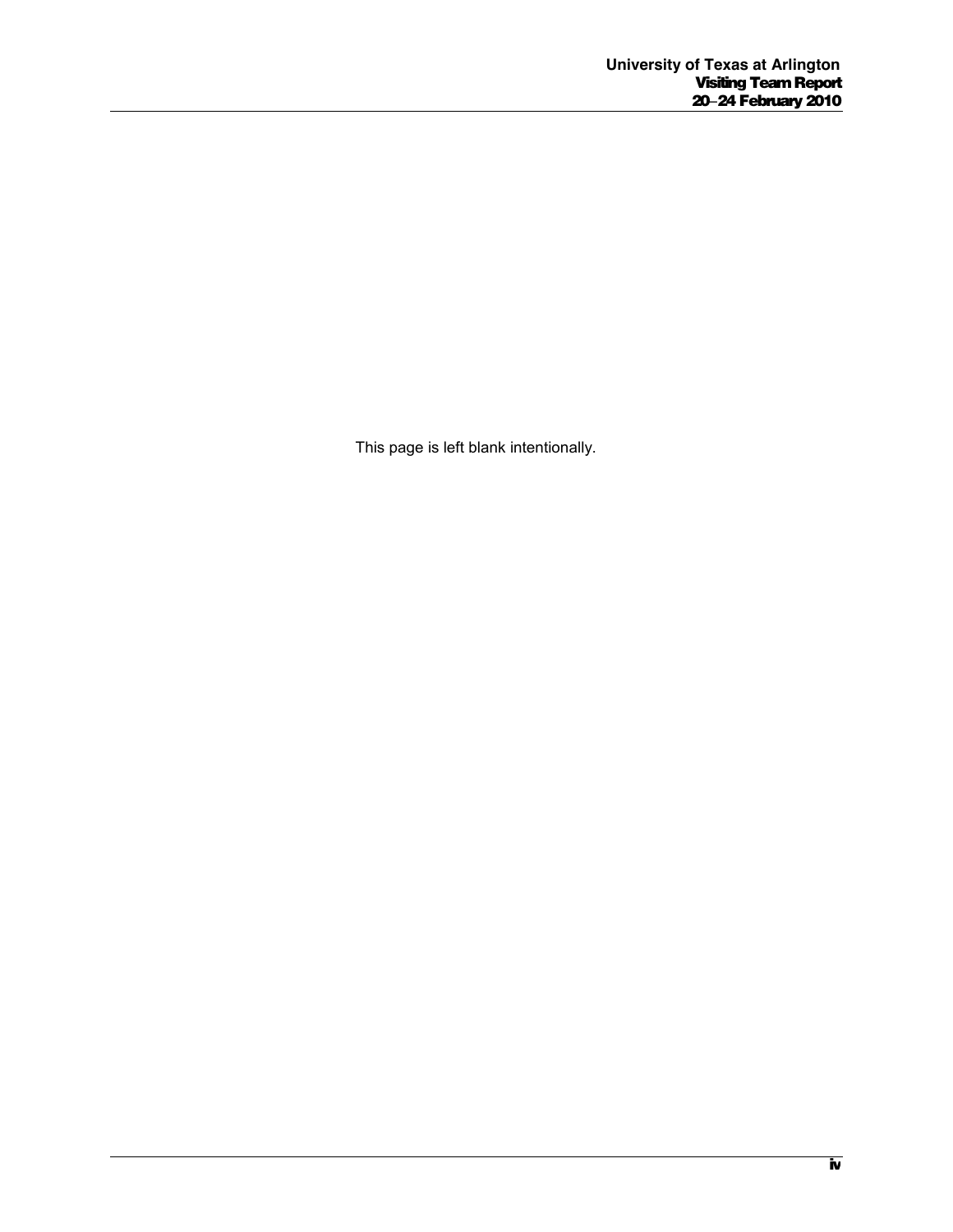### **I. Summary of Team Findings**

#### **1. Team Comments**

The team extends sincere thanks to Dean Gatzke and Program Director Youssefzahdeh, their staff, and particularly the faculty and students at the University of Texas at Arlington (UTA) School of Architecture (SoA) for the thorough preparation, meticulous organization and display of program materials, the warm reception, tireless assistance and the gracious hospitality that have made our work here over the past several days so rewarding.

The overall tone of the visit was exceptional and allowed faculty, staff and students to showcase their dedication to their architectural education. The overall presentation of the students' work and faculty accomplishments, coupled with candid discussions regarding concerns, were refreshing and aided the team greatly. The staff and leadership are genuine assets to the program.

We would also like to express our deepest appreciation to the students who shared their thoughts and concerns with the entire team, and for their commitment to the quality of their education and their desire to become good citizens of the architectural community. We found them to be highly diverse, enthusiastic, articulate, motivated, talented and engaged.

The team particularly credits Dean Gatzke for the close ties he has forged with the professional communities of Dallas and Fort Worth through pro-active outreach; his advisory council; his support and encouragement of the Dallas magnet school focused on architecture; his service on the executive committees of the AIA chapters in both Dallas and Fort Worth; his effective advocacy for the school and program with the university administration and the sustained academic leadership that has supported and nurtured this vibrant program.

Program Director Youssefzadeh is a highly positive asset to the School of Architecture, its faculty, staff and students. He has been an incredible resource for the team in the time before their arrival and during their visit to UTA. His commitment to the SoA is extremely impressive and evident to not only the team, but faculty, staff, students and alumni.

The team is very impressed with the faculty (over 60% of whom are licensed or working toward licensure) balanced with new hires and respected, energetic veterans. The faculty show a genuine commitment to the student body and have a concern for the students architectural knowledge and experiences. The faculty provided extensive informative dialogue with our team and proved to be a wonderful resource during our time at UTA.

The School of Architecture has an impressive history of hand drawing and delicately crafted models rich in student design exploration and expression. Without losing that impressive history, UTA has successfully engaged in highly creative study of architecture and fabrication through new technological tools recently acquired. The use of new technologies is propelling UTA and its students into the next age of architecture and design.

#### **2. Progress Since the Previous Site Visit**

**Condition 2, Program Self Assessment (2004):** *The program must provide an assessment of the degree to which it is fulfilling its mission and achieving its strategic plan.*

**Previous Team Report (2004):** The team finds that this condition is not met. While the team recognizes that considerable effort has been made by the faculty and student community at UTA to preserve the legacy of design excellence in the curriculum through a period of considerable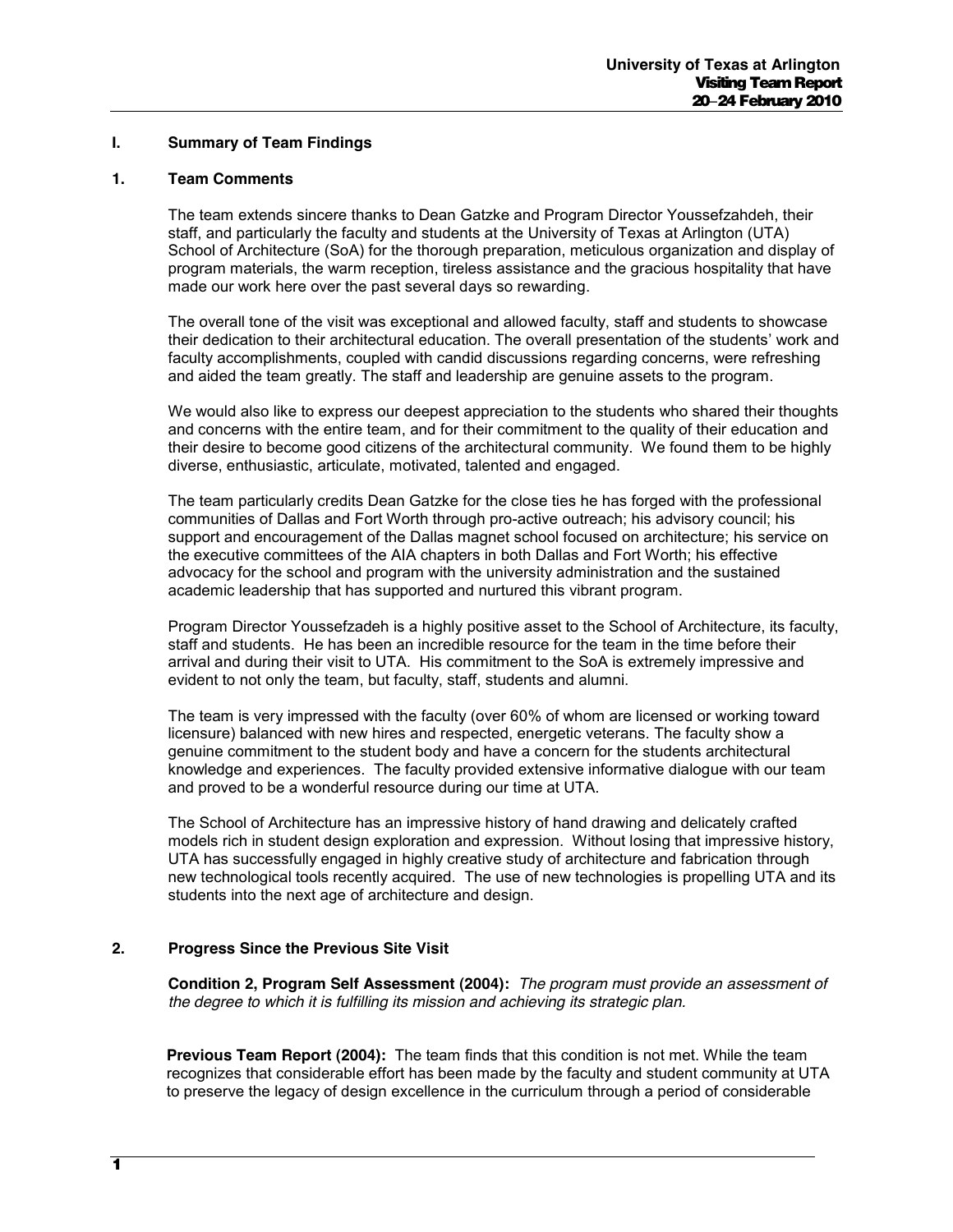transition, there is a need to formulate an articulate vision for the future. The team recognizes that the Unit Effectiveness Plan is a reasonable start but not sufficient.

It is important that this plan address enrollment management, the required resources to address faculty workload and appropriate class size, information technology requirements, facility needs, faculty transition including performance and tenure expectations, the oversight and responsibilities of the adjunct faculty, a substantive diversity plan for the recruitment and retention of students and faculty, student advising, and a meaningful mission statement.

It is important to mention that the team is optimistic about the school's ability to successfully navigate this process. The faculty indicates a willingness to explore the future of the school. A new dean has been appointed, and a supportive attitude exists among the senior levels of the university administration for this effort to be brought to a successful conclusion.

**2010 Visiting Team Assessment:** This condition is now Met [see commentary below].

**Criterion 12.28, Technical Documentation (2004):** Ability to *make technically precise descriptions and documentation of a proposed design for purposes of review and construction*

**Previous Team Report (2004):** The team finds that this criterion is not met due to a limited demonstration of the ability to provide technical documentation for a design project. Further, the course dedicated to this subject is elective and the participation by students is minimal. There is concern among members of the team that many students graduate without having the experience of preparing documentation that is a common required skill within the profession.

**2010 Visiting Team Assessment:** This condition is now Well Met.

**Criterion 12.29, Comprehensive Design (2004):** Ability to *produce an architecture project informed by a comprehensive program, from schematic design through the detailed development of programmatic spaces, structural and environmental systems, life-safety provisions, wall sections, and building assemblies, as may be appropriate; and to assess the completed project with respect to the program's design criteria*

**Previous Team Report (2004):** The team did not find evidence that the expectations of this criterion have been successfully met in the design studio sequence. While the team applauds the diversity of intellectual approaches to the advanced studios, it is necessary to articulate the requirement that students must all experience the process of design from its most conceptual to its most specific requirements. The craft that is so clearly evident in the physical model approach to the design process must also be demonstrated in the detailed development of a project. The Visiting Team wishes to challenge the school to find the means to make this connection.

**2010 Visiting Team Assessment:** This condition is now Well Met.

#### **[Causes of Concern taken from VTR dated March 31, 2004]:**

#### **Diversity**

The team notes that there is a need for the school to develop a plan for increasing gender and racial diversity.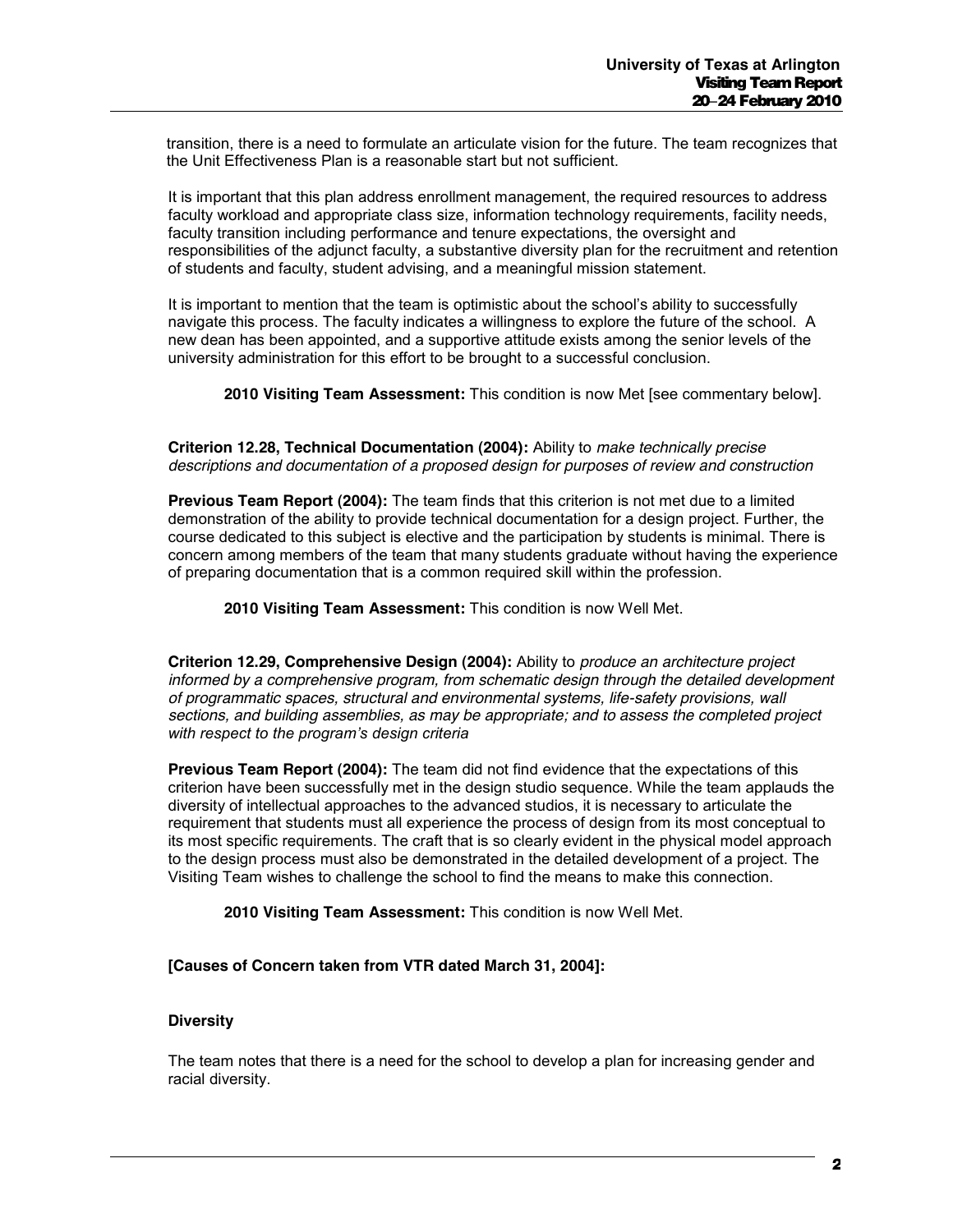**2010 Visiting Team Assessment:** The student body is now highly diverse. Some progress in faculty diversity has occurred, however gender and racial diversity remain a concern.

#### **Human Resources**

The team finds it necessary to observe that the growth of the program is causing stress on faculty workloads. While the team has been assured of the provision for new positions and resources to respond to enrollment growth, teaching loads remain heavy and threaten to undermine an intensely personal teaching pedagogy that is the strength of the program. The students have noted a significant change in the size of class sections undermining the quality of their educational experience.

**2010 Visiting Team Assessment:** With a student population over 1000, the faculty has grown substantially placing them closer to their strategic planning goal of a 15:1 faculty to student ratio. Faculty workload is now commensurate with national norms.

#### **Human Resource Development**

It is apparent that a plan for the transition of faculty must be developed that includes recruitment, reappointment, and Tenure and Promotion expectations. In particular the team notes the need for a faculty transition plan as senior members of the faculty approach retirement. This implies an effort to provide junior faculty with a clear statement of expectations, as they will assume the leadership of the school. In addition the students note two areas of concern that require attention. First, an effort must be made to encourage the faculty to become literate with new information technologies and, second, the students indicate a desire for improved advising staffing.

**2010 Visiting Team Assessment:** While progress has been made in faculty transition and information technologies, student advising remains a concern.

#### **Physical Resources**

While the team recognizes the quality of the existing facilities, there is concern about recent growth in enrollment that is causing stress on the facilities and jeopardizing the ability of the program to provide appropriate work space for students.

**2010 Visiting Team Assessment:** With additional space acquired in adjacent buildings, this concern has been alleviated.

#### **Financial Resources**

The team finds that considerable progress has been made regarding the financial resources of the school. However, continuing attention will be necessary as the strategic plan is developed and decisions are undertaken to address enrollment growth and faculty workloads.

**2010 Visiting Team Assessment:** This concern has been resolved.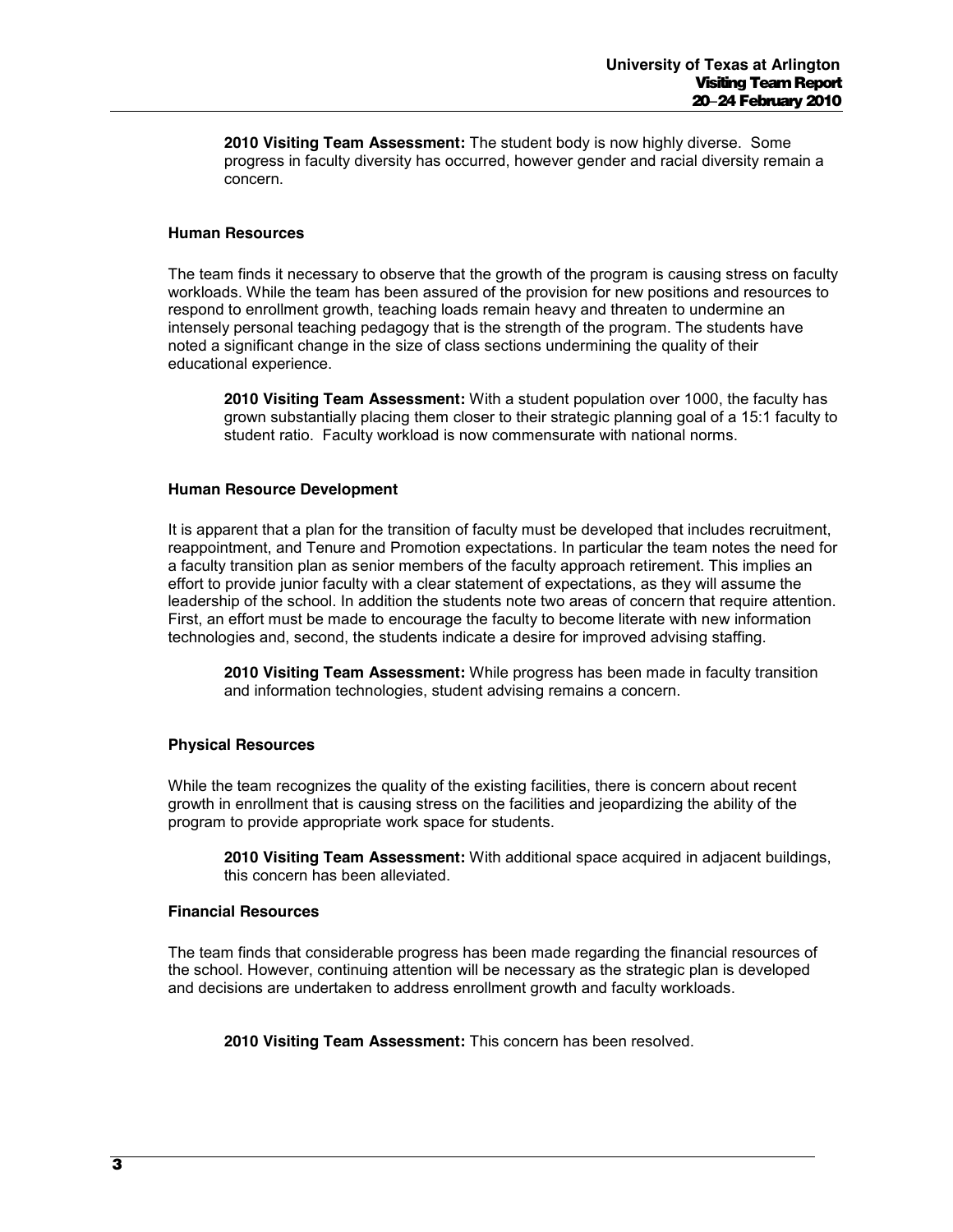### **Public Information**

The team finds that there are differences between the school's printed materials and the information found on the Web site. As the public is becoming more inclined to access information through electronic means, attention to this matter is becoming critical.

**2010 Visiting Team Assessment:** The UTA School of Architecture webpage is now a robust source of information. This condition is now Met.

### **3. Conditions Well Met**

- 13.3 Graphic Skills
- 13.6 Fundamental Skills
- 13.11 Use of Precedents
- 13.18 Structural Systems
- 13.21 Building Envelope Systems
- 13.26 Technical Documentation
- 13.28 Comprehensive Design

### **4. Conditions Not Met**

- 13.16 Program Preparation
- 13.31 Professional Development

#### **5. Causes of Concern**

- **Studio Culture** The team recognizes the environment of camaraderie and positive esteem within the school, noting the positive rapport of students and faculty. While a studio culture policy has been written and presented to the dean for implementation by a committee of students and faculty, there is no evidence of broader participation or awareness by the larger student body and student leadership. As presented, the policy lacks specificity with regard to the distinctive nature of the student body, especially non-traditional and commuter student communities. Advising **A** Strongly diverse student population has added greatly to the richness
	- of the SoA environment. Some undergraduate students have not yet made professional connections with either faculty mentors or undergraduate advisors causing them to feel some amount of disassociation. Many students feel that they are underserved. The University's stated goal is 1 advisor for every 200 students. Currently the SoA provides 1 advisor for every 400 students.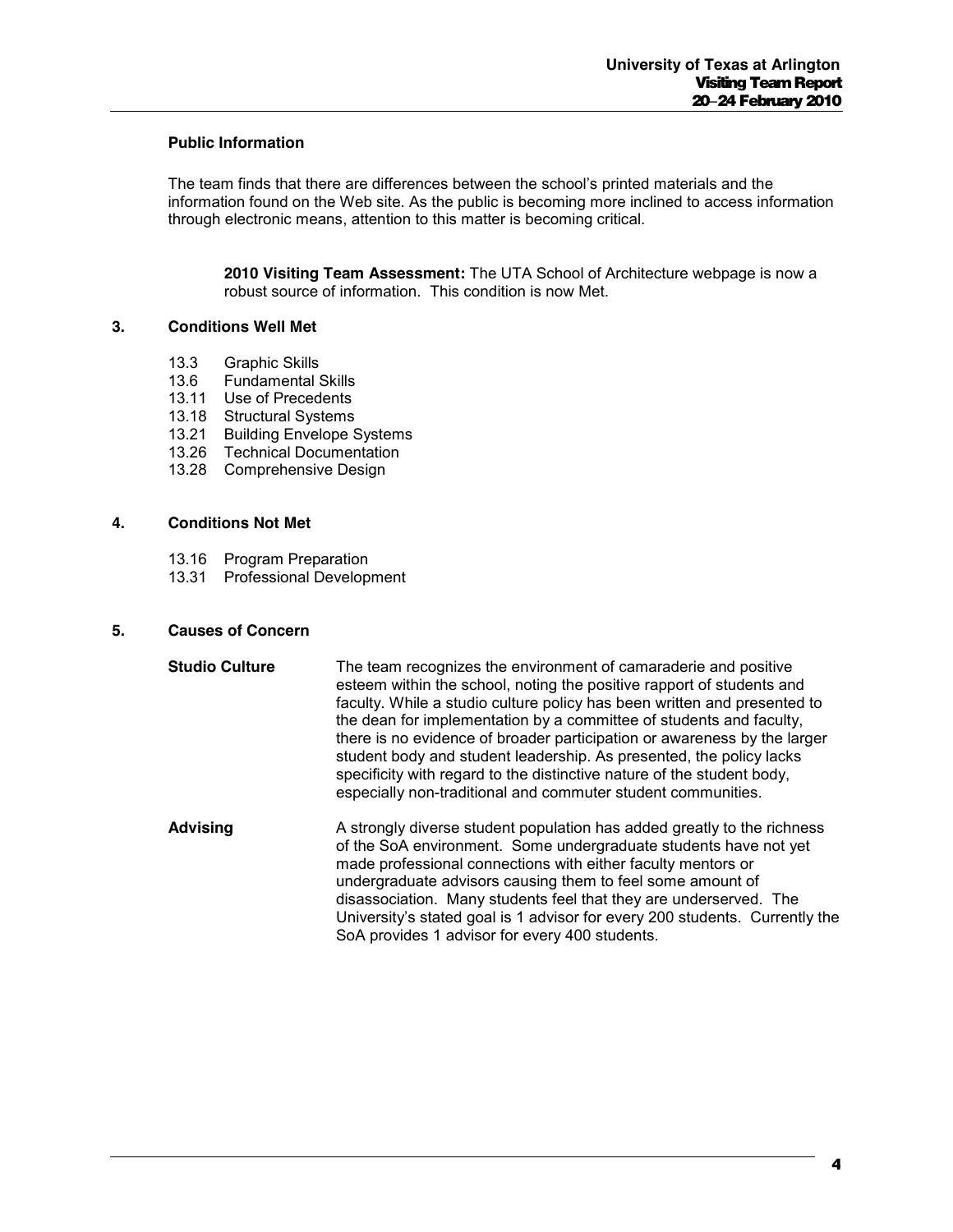### **II. Compliance with the Conditions for Accreditation**

### **1. Program Response to the NAAB Perspectives**

*Schools must respond to the interests of the collateral organizations that make up the NAAB as set forth by this edition of the* NAAB Conditions for Accreditation*. Each school is expected to address these interests consistent with its scholastic identity and mission.*

### **1.1 Architecture Education and the Academic Context**

*The accredited degree program must demonstrate that it benefits from and contributes to its institution. In the APR, the accredited degree program may explain its academic and professional standards for faculty and students; its interaction with other programs in the institution; the contribution of the students, faculty, and administrators to the governance and the intellectual and social lives of the institution; and the contribution of the institution to the accredited degree program in terms of intellectual resources and personnel.*

|                     | Met | Not Met |
|---------------------|-----|---------|
| M. Arch. (Track I)  | [X] | $\Box$  |
| M. Arch. (Track II) | [X] | $\Box$  |

The team finds that the School of Architecture draws success from its academic and metropolitan settings. Faculty members actively participate in University wide committees and governing bodies. Faculty are encouraged to seek grants within the university context for research and creative work. Faculty are also able to complete Research Enhanced Proposals [R.E.P.] for funds towards research and scholarly works. In addition, within the last several years, start-up funds have been made available for new tenure track faculty for travel, equipment, books, etc.

The university [president, provost, vice provost and dean of the graduate school] believe that the School of Architecture is a "gem" that fits well within the university plan. As the university pushes to achieve "Tier 1" research school status, significant money will be invested in the School of Architecture including increased graduate teaching assistantships. In an attempt to further connect the SoA to the campus at large, faculty present at the university's annual "Research Day" highlighting ongoing projects.

Foreign programs and associated work are also impressive; students have several options to expand their academic context outside of the campus and DFW area. Students make exceptional follow-up use of the architecture, urban design, landscape and interiors information they develop while studying abroad.

### **1.2 Architecture Education and Students**

*The accredited degree program must demonstrate that it provides support and encouragement for students to assume leadership roles in school and later in the profession and that it provides an environment that embraces cultural differences. Given the program's mission, the APR may explain how students participate in setting their individual and collective learning agendas; how they are encouraged to cooperate with, assist, share decision making with, and respect students who may be different from themselves; their access to the information needed to shape their future; their exposure to the national and international context of practice and the work of the allied design disciplines; and how students' diversity, distinctiveness, self-worth, and dignity are nurtured.*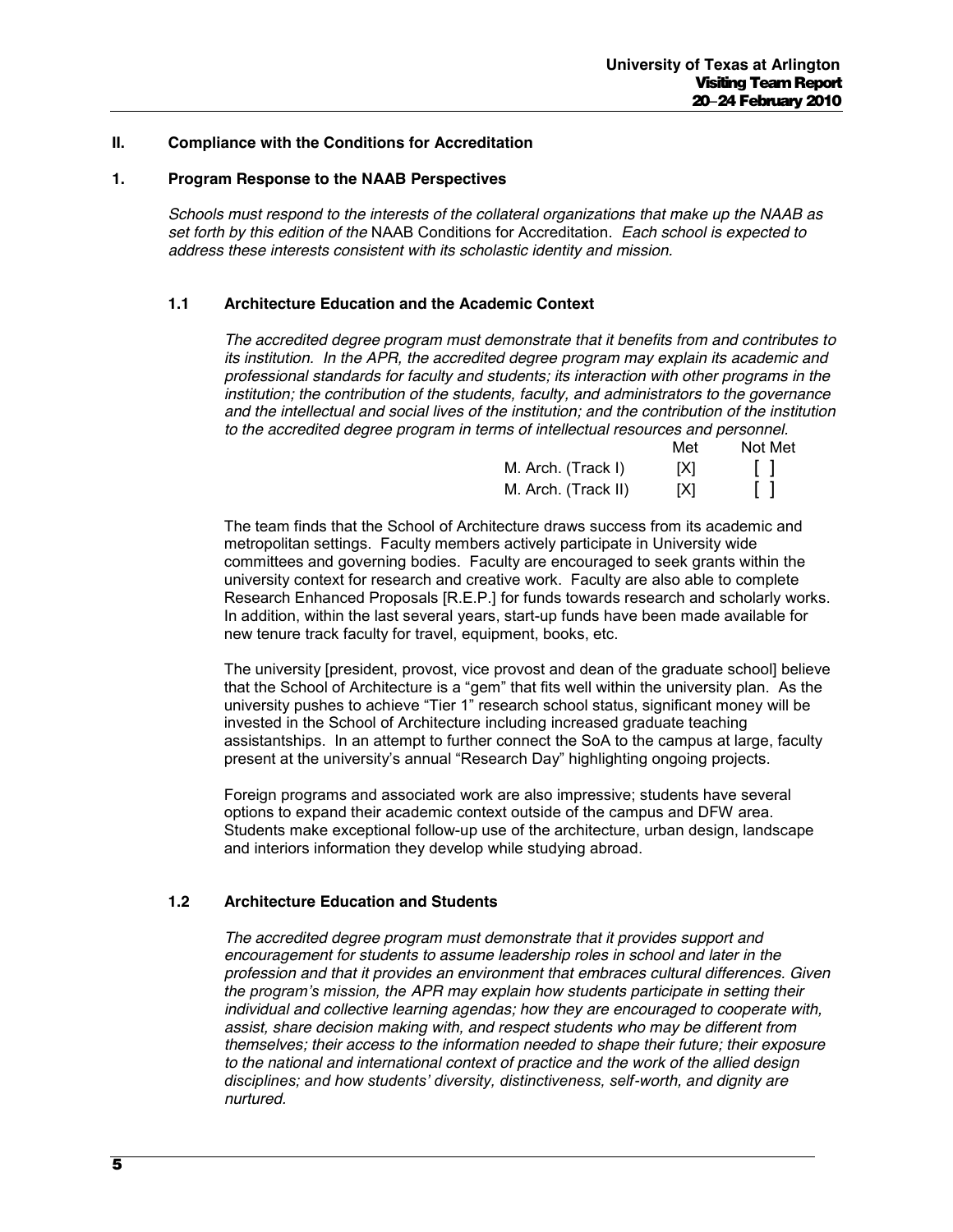|                     | Met | Not Met |
|---------------------|-----|---------|
| M. Arch. (Track I)  | [X] | $\Box$  |
| M. Arch. (Track II) | [X] | $\Box$  |

The school benefits from a student body whose cultural, socio-economic, life-experiential, and professional diversity enriches the academic and social environment. Indeed, the student body reflects the human panorama of the Dallas-Fort Worth metropolitan area, and the school and the university are well situated in serving the needs of the community in providing a professionally-oriented program in architecture.

Students have also recognized the diversity of thought within the school as an asset both to be recognized and celebrated. The team recognizes the spirit of camaraderie between students and their peers, and students with the faculty. The team also recognizes a proposal for a new studio culture policy has been drafted, though not yet implemented at the time of the visit. However, there was no evidence that the new policy or the status quo has substantively addressed the specific needs of a large population of commuter students (some who are driving a fair distance after nights without sleep) or nontraditional students (who may have employment-related or familial responsibilities).

The team notes a student sentiment of self-responsibility and ownership in their education, but many students noted frustration with the advising process. While the school has made strides in hiring new undergraduate advising staff, there is still a need for a formal mechanism for advice regarding professional issues, specifics of the curriculum relative to individual professional goals and selection of graduate schools among other topics requiring sensitivity to the discipline. Similarly, students have difficulty in finding course syllabi and detailed course descriptions at registration time. Students currently rely on ad hoc mentorship from professors, but the mechanism is informal and inconsistent. Students expressed the concern that catalog course descriptions are extremely brief. Detailed course syllabi are available online through the provost's webpage but are difficult to find and are not directly linked from the SoA webpage.

The student organizations, also wanting to gain a greater ownership in their education, have noted they wish to be more actively involved in the leadership of the school and interact more substantively with the school administration, a testament to the drive and ambition of the student body as a whole.

#### **1.3 Architecture Education and Registration**

*The accredited degree program must demonstrate that it provides students with a sound preparation for the transition to internship and licensure. The school may choose to explain in the APR the accredited degree program's relationship with the state registration boards, the exposure of students to internship requirements including knowledge of the national Intern Development Program (IDP) and continuing education beyond graduation, the students' understanding of their responsibility for professional conduct, and the proportion of graduates who have sought and achieved licensure since the previous visit.*

|                     | Met | Not Met |
|---------------------|-----|---------|
| M. Arch. (Track I)  | IXI | $\Box$  |
| M. Arch. (Track II) | IXI | $\Box$  |

The stated focus of the program is to prepare students for a career in architecture. The success graduates and undergraduates have in obtaining employment locally is a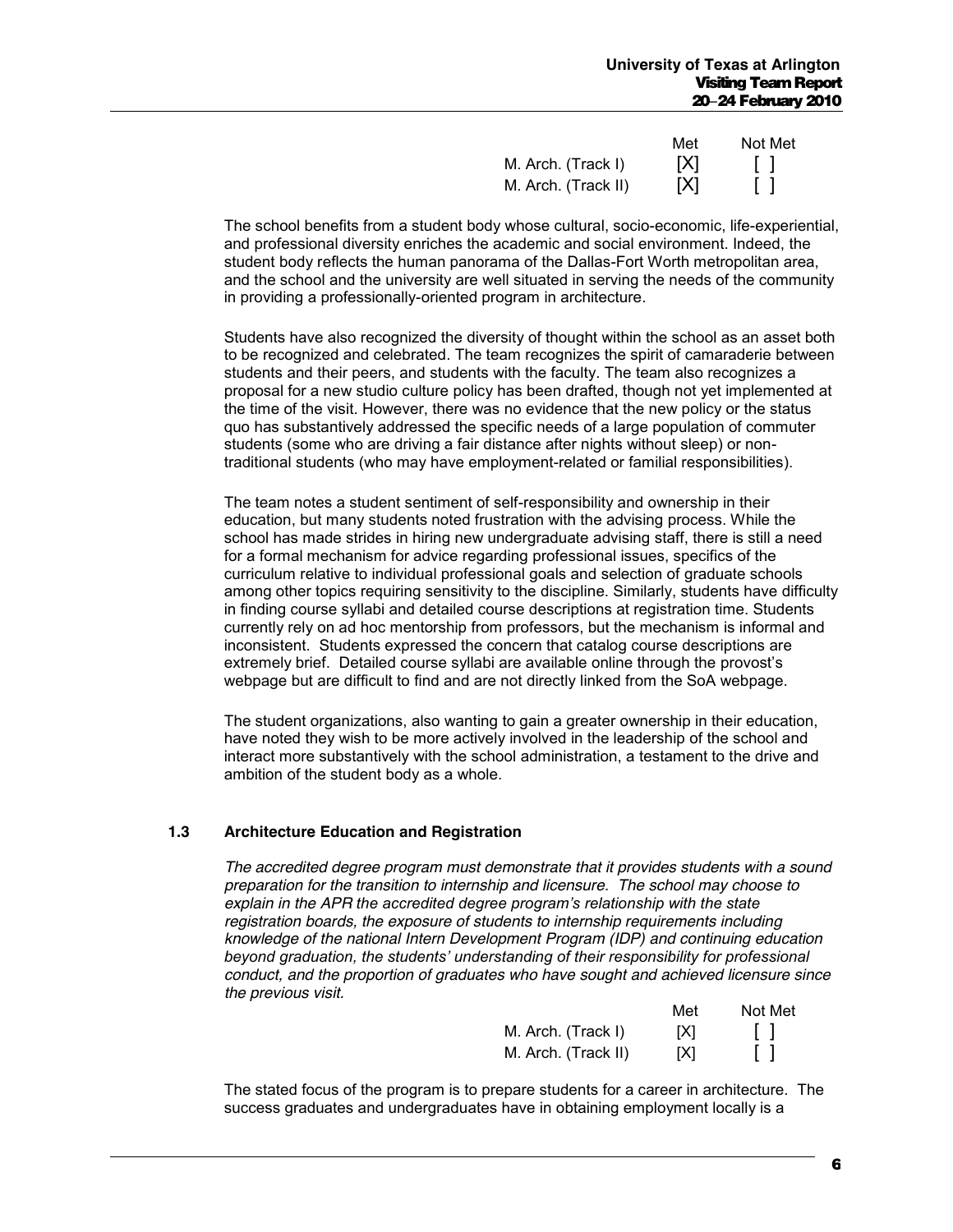testament to the program's achievement of that goal. The architecture program has historically enjoyed a good relationship with the Texas Board of Architectural Examiners and regularly hosts presentations by board members. The visiting team found evidence that students are presented the pathway to professional licensure, and that they are exposed to the concepts of IDP, licensure and continuing education through ARCH 1301/5301, the first year introductory course, and ARCH 5331, the professional practice course.

The team noted that, while ARCH 1301/5301 introduces the necessity of IDP and the process of obtaining registration, during discussions with students they frequently indicated a lack of knowledge about the process. ARCH 5331 is typically taken in the final year of each M. Arch track by which time many students may have lost the opportunity to take fullest advantage of their eligibility to initiate a council (NCARB) internship record as early in their education as the third year of the pre-professional program. It was also noted that no IDP Coordinator is currently appointed in the program.

### **1.4 Architecture Education and the Profession**

*The accredited degree program must demonstrate how it prepares students to practice and assume new roles and responsibilities in a context of increasing cultural diversity, changing client and regulatory demands, and an expanding knowledge base. Given the program's particular mission, the APR may include an explanation of how the accredited degree program is engaged with the professional community in the life of the school; how students gain an awareness of the need to advance their knowledge of architecture through a lifetime of practice and research; how they develop an appreciation of the diverse and collaborative roles assumed by architects in practice; how they develop an understanding of and respect for the roles and responsibilities of the associated disciplines; how they learn to reconcile the conflicts between architects' obligations to their clients and the public and the demands of the creative enterprise; and how students acquire the ethics for upholding the integrity of the profession.*

|                     | Met | Not Met |
|---------------------|-----|---------|
| M. Arch. (Track I)  | [X] | $\perp$ |
| M. Arch. (Track II) | [X] | $\Box$  |

The team finds that UTA curriculum offers a broad and diverse professional education. Through lectures, collaborative research and information sharing, graduate students become thoroughly immersed in the roles and responsibilities of their future profession.

UTA enjoys the support and resources of two AIA chapters within a 20 mile radius of its campus. AIA Fort Worth established an endowed scholarship for UTA students, and AIA Dallas has matched their investment. Until the recent economic downturn, area firms responded enthusiastically to UTA's architecture job fair; every graduate found employment within the region if that was desired.

The Advisory Council, established by the dean, is a manner in which practitioners provide insight regarding current industry issues as well as assist in school based development. The team feels that this interaction is positive in its affect on the students' education and the professional context.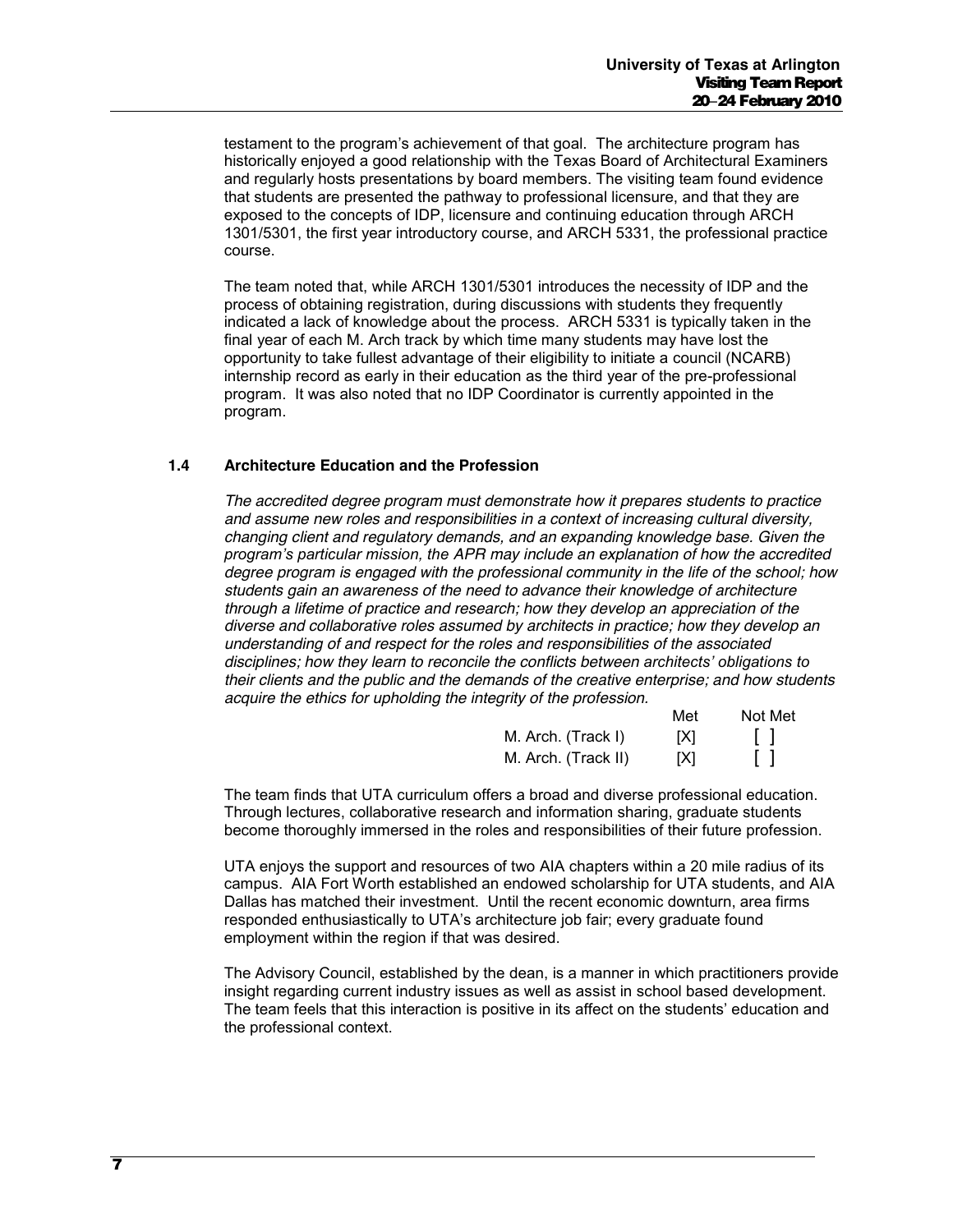### **1.5 Architecture Education and Society**

*The program must demonstrate that it equips students with an informed understanding of social and environmental problems and develops their capacity to address these problems with sound architecture and urban design decisions. In the APR, the accredited degree program may cover such issues as how students gain an understanding of architecture as a social art, including the complex processes carried out by the multiple stakeholders who shape built environments; the emphasis given to generating the knowledge that can mitigate social and environmental problems; how students gain an understanding of the ethical implications of decisions involving the built environment; and how a climate of civic engagement is nurtured, including a commitment to professional and public services.*

|                     | Met | Not Met |
|---------------------|-----|---------|
| M. Arch. (Track I)  | [X] | $\perp$ |
| M. Arch. (Track II) | [X] | $\Box$  |

The school's foci on sustainability, suburban sprawl, and real world projects, as well as the Building Community Workshop, Arlington Urban Design Center, and work with regional non-profits evidences compliance.

### **2. Program Self-Assessment Procedures**

*The accredited degree program must show how it is making progress in achieving the NAAB Perspectives and how it assesses the extent to which it is fulfilling its mission. The assessment procedures must include solicitation of the faculty's, students', and graduates' views on the program's curriculum and learning. Individual course evaluations are not sufficient to provide insight into the program's focus and pedagogy.* Met Not Met

|                     | Met | <b>NOT MET</b> |
|---------------------|-----|----------------|
| M. Arch. (Track I)  | [X] | $\Box$         |
| M. Arch. (Track II) | [X] |                |

The team finds that, aside from student evaluation, there exists no formal review process for teaching, projects/assignments and results. There exists a "show and tell" event in December following fall coursework. Faculty reaction to this process is mixed. Some faculty [mostly newly hired faculty] find this review helpful in learning about the history of the school and its pedagogy as well as learning the curriculum of other courses. For the most part, the tenured/tenure track faculty find the "show and tell" to be too long, out dated and focused around conformity, not creativity. Both faculty groups agreed that there currently exists no follow up from the "show and tell" and feel that this should occur.

Students complete faculty and course evaluations at the conclusion of each semester. These evaluations are read by the dean and director and are utilized for compensation adjustment for full-time and tenured/tenure-track faculty. Conversely, the part-time, adjunct, visiting and clinical faculty receive the results of the evaluations, but do not receive feedback or formal performance reviews from the dean, director or administration.

The school has adopted the NAAB student performance criteria as their metric under the Unit Effectiveness Process / Plan [UEP]. How this will function is as yet unclear.

An alumni survey has been started to review the SoA's coursework, pedagogy and faculty. The results of this survey are just coming in with limited results.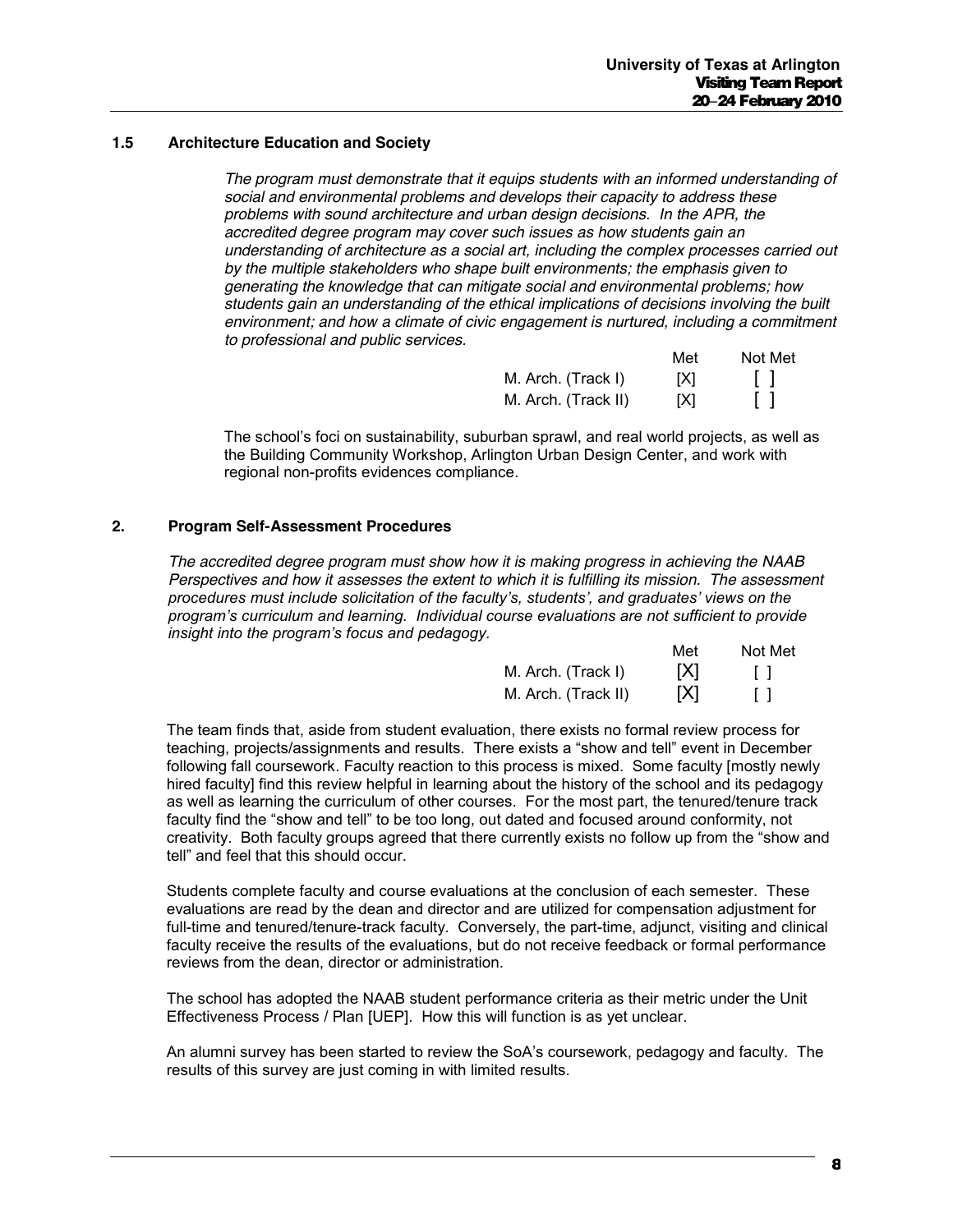### **3. Public Information**

*To ensure an understanding of the accredited professional degree by the public, all schools offering an accredited degree program or any candidacy program must include in their catalogs and promotional media the exact language found in the* NAAB Conditions for Accreditation*, Appendix A. To ensure an understanding of the body of knowledge and skills that constitute a professional education in architecture, the school must inform faculty and incoming students of how to access the* NAAB Conditions for Accreditation*.* Met Not Met

|                     | Met | Not Met |
|---------------------|-----|---------|
| M. Arch. (Track I)  | [X] |         |
| M. Arch. (Track II) | [X] |         |

### **4. Social Equity**

*The accredited degree program must provide faculty, students, and staff—irrespective of race, ethnicity, creed, national origin, gender, age, physical ability, or sexual orientation—with an educational environment in which each person is equitably able to learn, teach, and work. The school must have a clear policy on diversity that is communicated to current and prospective faculty, students, and staff and that is reflected in the distribution of the program's human, physical, and financial resources. Faculty, staff, and students must also have equitable opportunities to participate in program governance.*

|                     | Met | Not Met |
|---------------------|-----|---------|
| M. Arch. (Track I)  | [X] | $\Box$  |
| M. Arch. (Track II) | [X] |         |

### **5. Studio Culture**

*The school is expected to demonstrate a positive and respectful learning environment through the encouragement of the fundamental values of optimism, respect, sharing, engagement, and innovation between and among the members of its faculty, student body, administration, and staff. The school should encourage students and faculty to appreciate these values as guiding principles of professional conduct throughout their careers.*

|                     | Met | Not Met |
|---------------------|-----|---------|
| M. Arch. (Track I)  | [X] | $\perp$ |
| M. Arch. (Track II) | [X] |         |

#### **6. Human Resources**

*The accredited degree program must demonstrate that it provides adequate human resources for a professional degree program in architecture, including a sufficient faculty complement, an administrative head with enough time for effective administration, and adequate administrative, technical, and faculty support staff. Student enrollment in and scheduling of design studios must ensure adequate time for an effective tutorial exchange between the teacher and the student. The total teaching load should allow faculty members adequate time to pursue research, scholarship, and practice to enhance their professional development.*

|                     | Met | Not Met |
|---------------------|-----|---------|
| M. Arch. (Track I)  | [X] | $\Box$  |
| M. Arch. (Track II) | [X] | $\Box$  |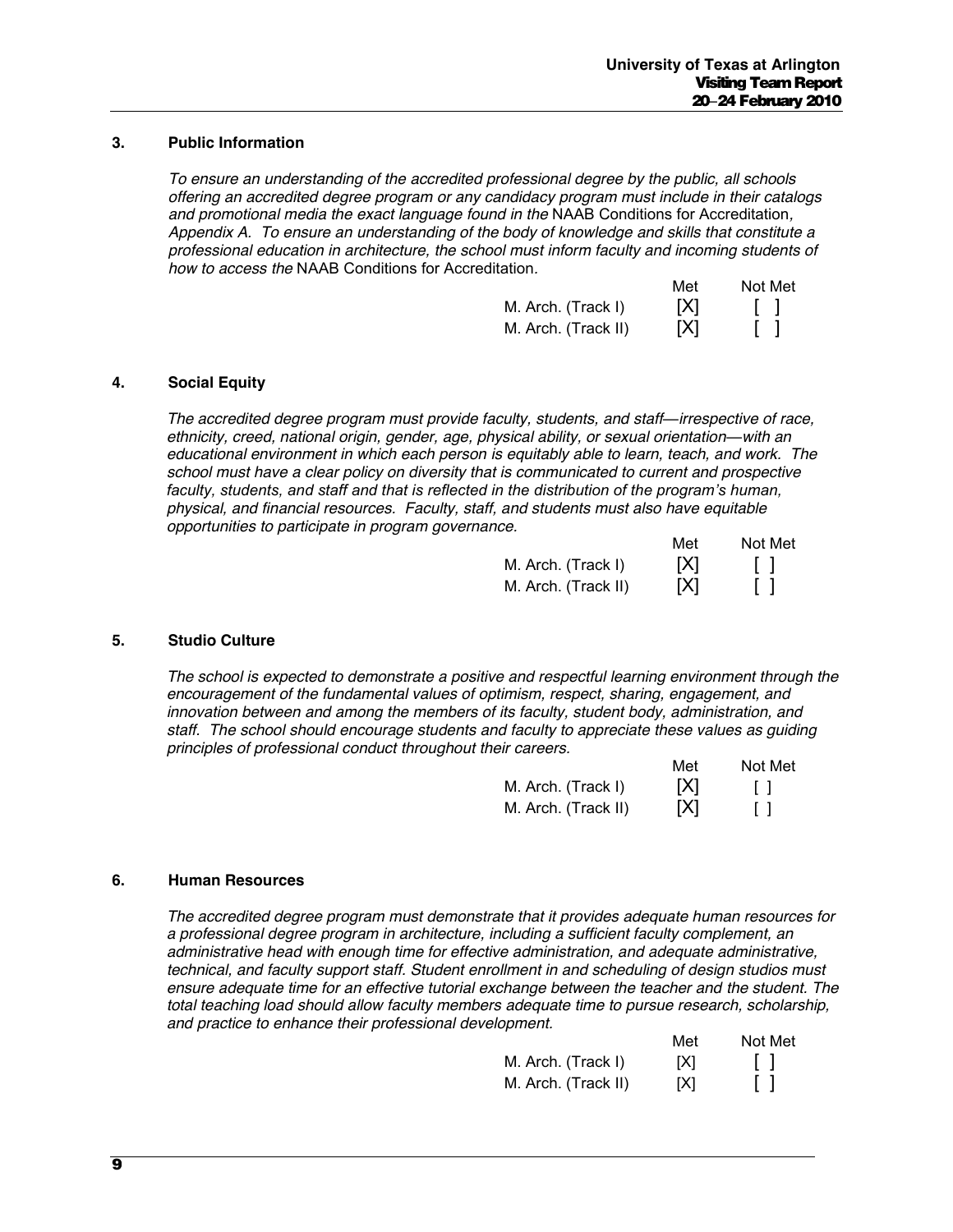The team finds the faculty and staff to be a cohesive, collegial team. With a student population over 1000, the faculty has grown substantially placing them closer to their strategic planning goal of a 15:1 faculty to student ratio. Full-time staff members currently work with the shop facilities, visual resource center and digital media/print labs.

All faculty maintain weekly office hours in addition to being on campus one hour per day minimum. Students are encouraged to seek out their faculty for additional help through office hours, scheduled appointments and "dropping by". The University of Texas Arlington considers creative activity to be equal to research, encouraging faculty growth in their personal areas of interest. Faculty find intellectual and financial encouragement from the school and university administrations for creative and scholarly work.

Both the dean and program director teach studio courses, connecting them with the student body.

Some progress in faculty diversity has occurred. Although recent hires have included women and minority faculty, the percentage of those cohorts are still substantially below desirable levels.

### **7. Human Resource Development**

*Schools must have a clear policy outlining both individual and collective opportunities for faculty and student growth inside and outside the program.*

|                     | Met | Not Met |
|---------------------|-----|---------|
| M. Arch. (Track I)  | [X] | $\perp$ |
| M. Arch. (Track II) | [X] |         |

The team finds the university, as a whole, supports the hiring and development of faculty both financially and pedagogically. This support is also evident within the School of Architecture administration and its relationship with its faculty. Faculty feel welcomed and encouraged to seek grants within the university context for research and creative work. The faculty is also encouraged to complete Research Enhanced Proposals [R.E.P.] for funds towards research and scholarly works. Within the last year, start-up funds have been made available for new tenure track faculty for travel, equipment, books, etc.

As the university pushes to achieve "Tier 1" research school status, they plan on putting significant money into the School of Architecture including increasing graduate teaching assistantships. This increase in funds is an attempt to not only retain the highest quality students as they move from undergraduate to graduate coursework but also to attract students from other universities. Based on the latest strategic plan, the SoA will create five additional graduate fellowships to recruit out-of-state students.

#### **8. Physical Resources**

*The accredited degree program must provide the physical resources appropriate for a professional degree program in architecture, including design studio space for the exclusive use of each student in a studio class; lecture and seminar space to accommodate both didactic and interactive learning; office space for the exclusive use of each full-time faculty member; and related instructional support space. The facilities must also be in compliance with the Americans with Disabilities Act (ADA) and applicable building codes.*

|                     | Met | Not Met |
|---------------------|-----|---------|
| M. Arch. (Track I)  | [X] | $\Box$  |
| M. Arch. (Track II) | [X] | $\Box$  |

The procurement of new technologies [laser cutter, 3D printer] in the arena of Digital Fabrication has expanded and enriched the School of Architecture's pedagogy.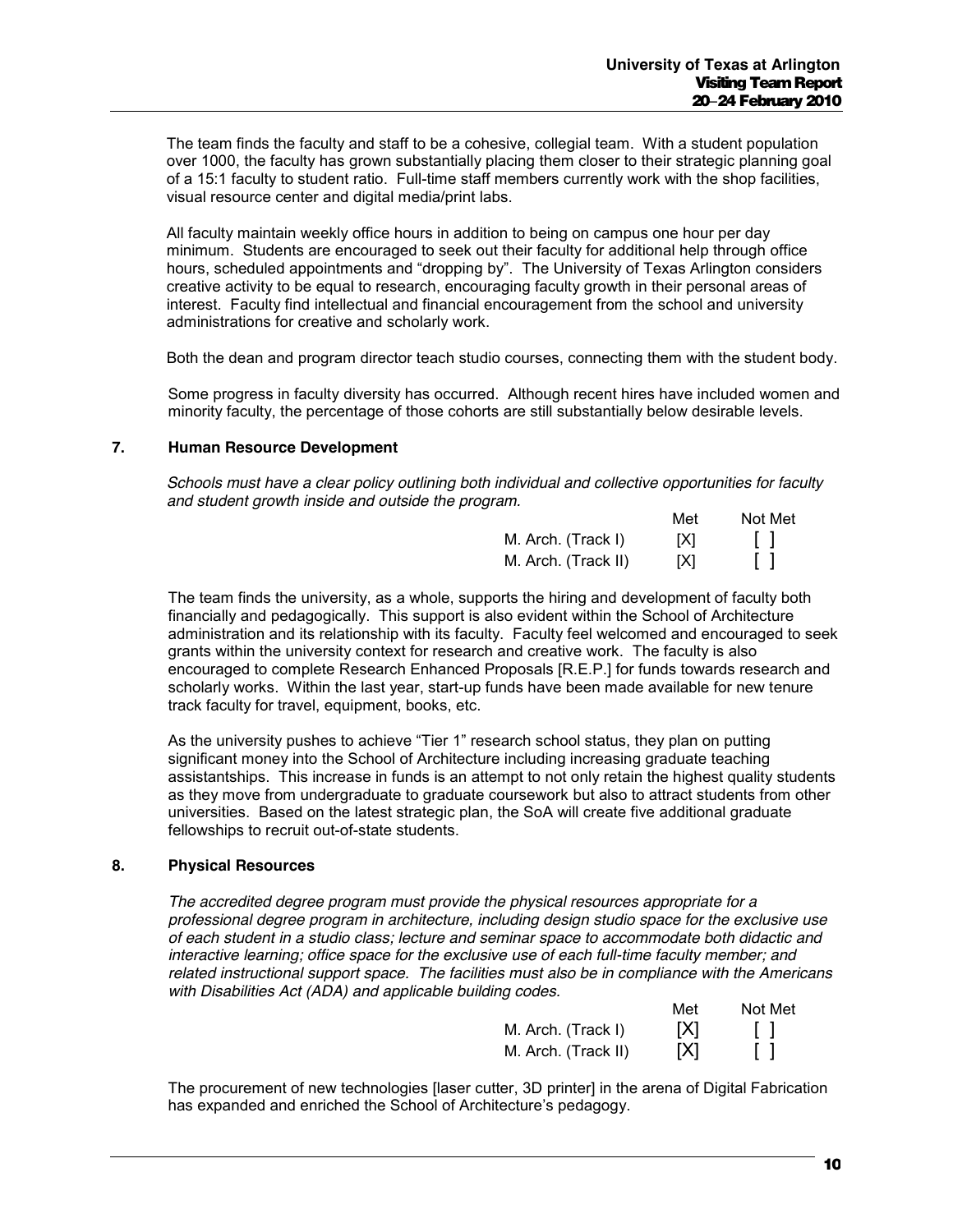#### **9. Information Resources**

*Readily accessible library and visual resource collections are essential for architectural study, teaching, and research. Library collections must include at least 5,000 different cataloged titles, with an appropriate mix of Library of Congress NA, Dewey 720–29, and other related call numbers to serve the needs of individual programs. There must be adequate visual resources as well. Access to other architectural collections may supplement, but not substitute for, adequate resources at the home institution. In addition to developing and managing collections, architectural librarians and visual resources professionals should provide information services that promote the research skills and critical thinking necessary for professional practice and lifelong learning.*

|                     | Met | Not Met |
|---------------------|-----|---------|
| M. Arch. (Track I)  | [X] |         |
| M. Arch. (Track II) | [X] |         |

Plans are being developed to expand the amount of shelving space available for an already overcrowded library collection.

#### **10. Financial Resources**

*An accredited degree program must have access to sufficient institutional support and financial resources to meet its needs and be comparable in scope to those available to meet the needs of other professional programs within the institution.*

|                     | Met | Not Met |
|---------------------|-----|---------|
| M. Arch. (Track I)  | [X] | $\Box$  |
| M. Arch. (Track II) | [X] | Γl      |

### **11. Administrative Structure**

*The accredited degree program must be, or be part of, an institution accredited by one of the following regional institutional accrediting agencies for higher education: the Southern Association of Colleges and Schools (SACS); the Middle States Association of Colleges and Schools (MSACS); the New England Association of Schools and Colleges (NEASC); the North Central Association of Colleges and Schools (NCACS); the Northwest Commission on Colleges and Universities (NWCCU); and the Western Association of Schools and Colleges (WASC). The accredited degree program must have a measure of autonomy that is both comparable to that afforded other professional degree programs in the institution and sufficient to ensure conformance with the conditions for accreditation.*

| Not Met           |
|-------------------|
| $\Box$            |
|                   |
| Met<br>[X]<br>[X] |

The University of Texas at Arlington received a full Tier IV [4 or more Doctoral Degrees] accreditation by the Southern Association of Colleges and Schools in 2007. The next reaffirmation for this accreditation will occur in 2017.

### **12. Professional Degrees and Curriculum**

*The NAAB accredits the following professional degree programs: the Bachelor of Architecture (B. Arch.), the Master of Architecture (M. Arch.), and the Doctor of Architecture (D. Arch.). The*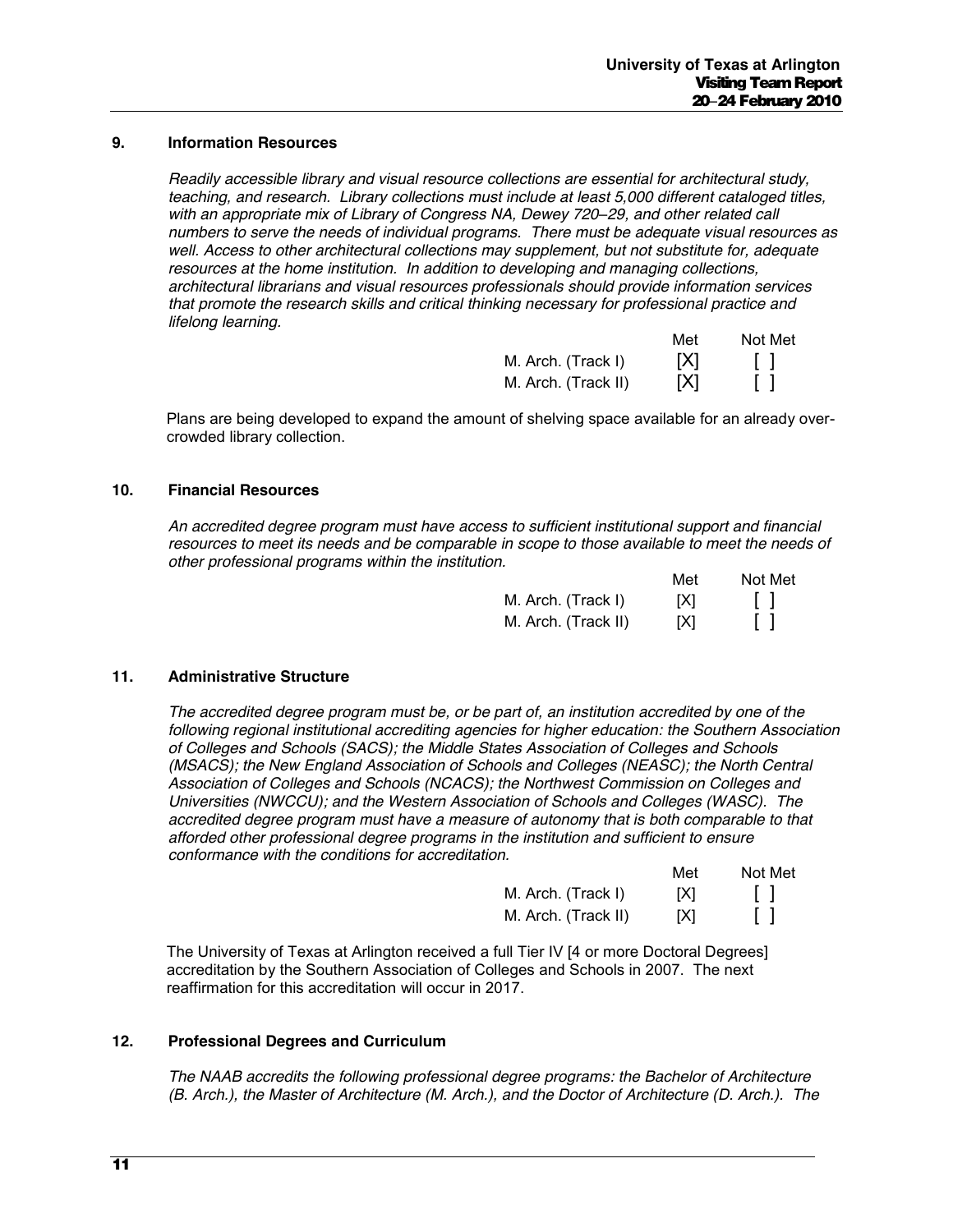*curricular requirements for awarding these degrees must include professional studies, general studies, and electives. Schools offering the degrees B. Arch., M. Arch., and/or D. Arch. are strongly encouraged to use these degree titles exclusively with NAAB-accredited professional degree programs.* Met Not Met

|                     | Met   | Not Met |
|---------------------|-------|---------|
| M. Arch. (Track I)  | - IXI | $\Box$  |
| M. Arch. (Track II) | [X]   | $\Box$  |

### **13. Student Performance Criteria**

*The accredited degree program must ensure that each graduate possesses the knowledge and skills defined by the criteria set out below. The knowledge and skills are the minimum for meeting the demands of an internship leading to registration for practice.*

### **13.1 Speaking and Writing Skills**

Ability to *read, write, listen, and speak effectively*

| , , , , , , , , ,   |     |         |
|---------------------|-----|---------|
|                     | Met | Not Met |
| M. Arch. (Track I)  | [X] | $\Box$  |
| M. Arch. (Track II) | [X] |         |

### **13.2 Critical Thinking Skills**

Ability to *raise clear and precise questions, use abstract ideas to interpret information, consider diverse points of view, reach well-reasoned conclusions, and test them against relevant criteria and standards* Mot Not Mot

|                     | Met | <b>NOT MET</b> |
|---------------------|-----|----------------|
| M. Arch. (Track I)  | [X] | $\Box$         |
| M. Arch. (Track II) | [X] | $\perp$        |

#### **13.3 Graphic Skills**

Ability to *use appropriate representational media, including freehand drawing and computer technology, to convey essential formal elements at each stage of the programming and design process*

|                     | Met | Not Met |
|---------------------|-----|---------|
| M. Arch. (Track I)  | [X] | $\perp$ |
| M. Arch. (Track II) | [X] |         |

#### **13.4 Research Skills**

Ability to *gather, assess, record, and apply relevant information in architectural coursework*

|                     | Met | Not Met      |
|---------------------|-----|--------------|
| M. Arch. (Track I)  | [X] | $\mathbf{1}$ |
| M. Arch. (Track II) | [X] |              |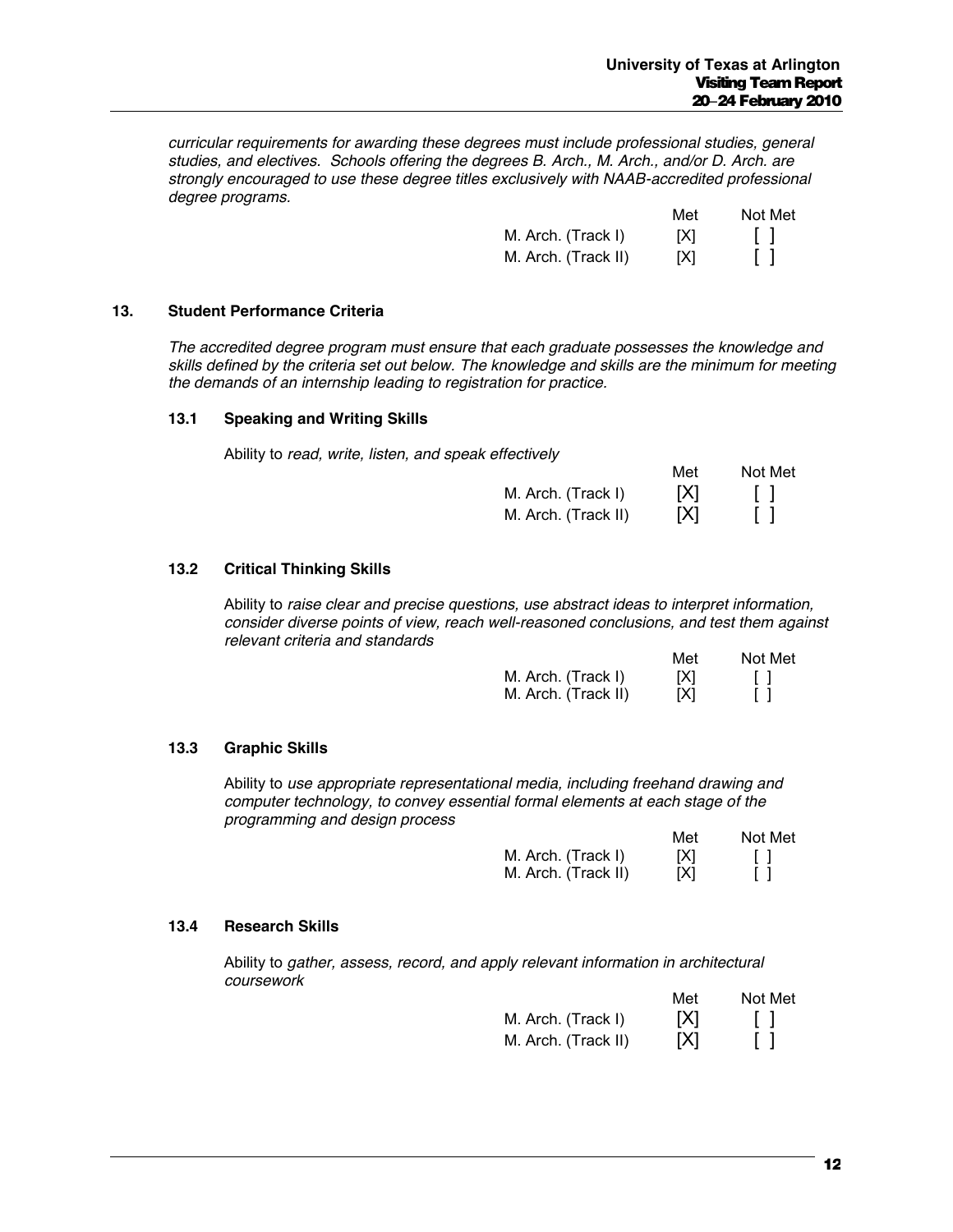### **13.5 Formal Ordering Skills**

Understanding of *the fundamentals of visual perception and the principles and systems of order that inform two- and three-dimensional design, architectural composition, and urban design*

|                     | Met | Not Met |
|---------------------|-----|---------|
| M. Arch. (Track I)  | [X] | $\Box$  |
| M. Arch. (Track II) | [X] | $\Box$  |

### **13.6 Fundamental Skills**

Ability to *use basic architectural principles in the design of buildings, interior spaces, and sites* Met Not Met

|                     | Met | Not Met |
|---------------------|-----|---------|
| M. Arch. (Track I)  | [X] | $\perp$ |
| M. Arch. (Track II) | [X] | $\Box$  |

### **13.7 Collaborative Skills**

Ability to *recognize the varied talent found in interdisciplinary design project teams in professional practice and work in collaboration with other students as members of a design team*

|                     | Met | Not Met |
|---------------------|-----|---------|
| M. Arch. (Track I)  | [X] | $\perp$ |
| M. Arch. (Track II) | [X] |         |

#### **13.8 Western Traditions**

Understanding of *the Western architectural canons and traditions in architecture, landscape and urban design, as well as the climatic, technological, socioeconomic, and other cultural factors that have shaped and sustained them*

|                     | Met | Not Met |
|---------------------|-----|---------|
| M. Arch. (Track I)  | [X] | $\perp$ |
| M. Arch. (Track II) | [X] |         |

#### **13.9 Non-Western Traditions**

Understanding of *parallel and divergent canons and traditions of architecture and urban design in the non-Western world*

|                     | Met | Not Met           |
|---------------------|-----|-------------------|
| M. Arch. (Track I)  | [X] | $\Box$            |
| M. Arch. (Track II) | [X] | $\lceil$ $\rceil$ |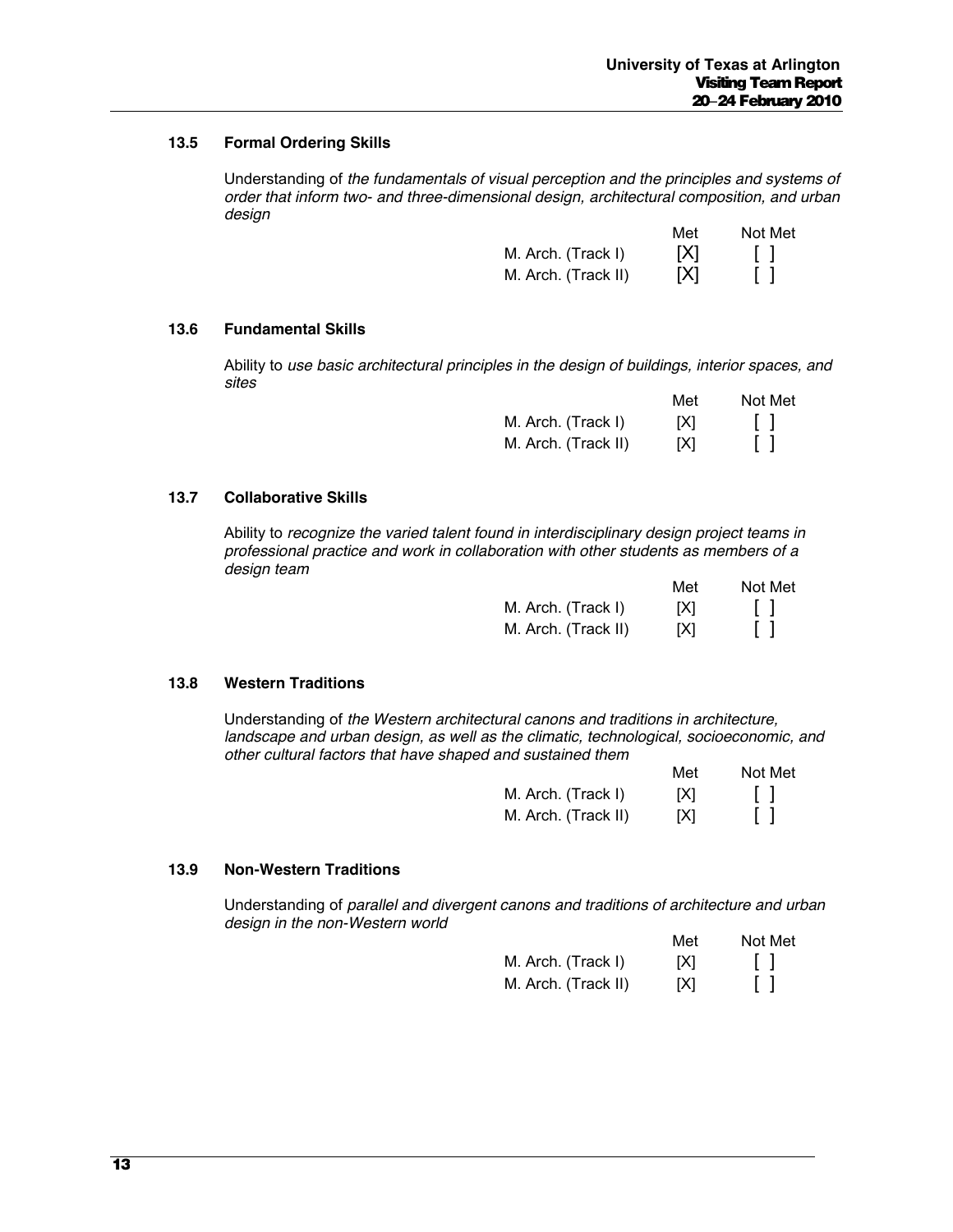### **13.10 National and Regional Traditions**

Understanding of *national traditions and the local regional heritage in architecture, landscape design and urban design, including the vernacular tradition* Met Not Met

|                     | Met | <b>NOT MET</b> |
|---------------------|-----|----------------|
| M. Arch. (Track I)  | [X] | $\perp$        |
| M. Arch. (Track II) | [X] |                |

### **13.11 Use of Precedents**

| Ability to incorporate relevant precedents into architecture and urban design projects |     |         |
|----------------------------------------------------------------------------------------|-----|---------|
|                                                                                        | Met | Not Met |
| M. Arch. (Track I)                                                                     | [X] |         |

| M. Arch. (Track I)  | IХJ |  |
|---------------------|-----|--|
| M. Arch. (Track II) | [X] |  |

### **13.12 Human Behavior**

Understanding of *the theories and methods of inquiry that seek to clarify the relationship between human behavior and the physical environment* Met Not Met

|                     | Met | Not Me |
|---------------------|-----|--------|
| M. Arch. (Track I)  | [X] | $\Box$ |
| M. Arch. (Track II) | [X] | $\Box$ |

#### **13.13 Human Diversity**

Understanding of *the diverse needs, values, behavioral norms, physical ability, and social and spatial patterns that characterize different cultures and individuals and the implication of this diversity for the societal roles and responsibilities of architects*

|                     | Met | Not Met |
|---------------------|-----|---------|
| M. Arch. (Track I)  | [X] | $\Box$  |
| M. Arch. (Track II) | [X] | $\Box$  |

#### **13.14 Accessibility**

Ability to *design both site and building to accommodate individuals with varying physical abilities*

|                     | Met | Not Met |
|---------------------|-----|---------|
| M. Arch. (Track I)  | [X] | $\Box$  |
| M. Arch. (Track II) | [X] |         |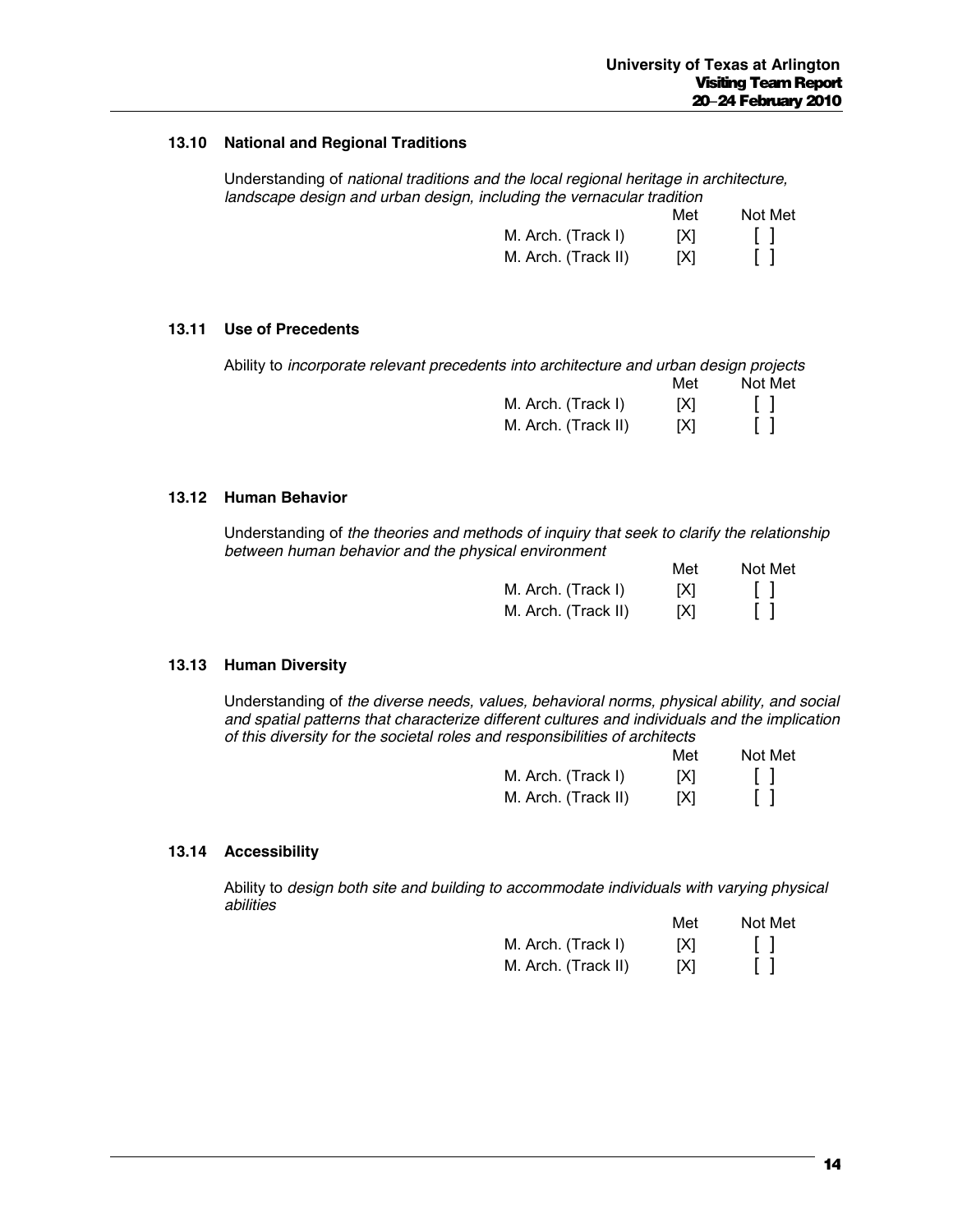### **13.15 Sustainable Design**

Understanding of *the principles of sustainability in making architecture and urban design decisions that conserve natural and built resources, including culturally important buildings and sites, and in the creation of healthful buildings and communities* Met Not Met

|                     | IVIVL | טו זיטר |
|---------------------|-------|---------|
| M. Arch. (Track I)  | [X]   | $\Box$  |
| M. Arch. (Track II) | [X]   | $\Box$  |

### **13.16 Program Preparation**

Ability to *prepare a comprehensive program for an architectural project, including assessment of client and user needs, a critical review of appropriate precedents, an inventory of space and equipment requirements, an analysis of site conditions, a review of the relevant laws and standards and assessment of their implication for the project, and a definition of site selection and design assessment criteria*

|                     | Met     | Not Met |
|---------------------|---------|---------|
| M. Arch. (Track I)  | $\perp$ | [X]     |
| M. Arch. (Track II) |         | [X]     |

Evidence was not found that all students were required to complete a comprehensive program based on client and user needs, with analysis of site conditions and assessment of relevant laws and standards.

#### **13.17 Site Conditions**

Ability to *respond to natural and built site characteristics in the development of a program and the design of a project*

|                     | Met | Not Met |
|---------------------|-----|---------|
| M. Arch. (Track I)  | [X] | $\perp$ |
| M. Arch. (Track II) | [X] |         |

#### **13.18 Structural Systems**

Understanding of *principles of structural behavior in withstanding gravity and lateral forces and the evolution, range, and appropriate application of contemporary structural systems*

|                     | Met | Not Met |
|---------------------|-----|---------|
| M. Arch. (Track I)  | [X] | $\perp$ |
| M. Arch. (Track II) | [X] | $\Box$  |

#### **13.19 Environmental Systems**

Understanding of *the basic principles and appropriate application and performance of environmental systems, including acoustical, lighting, and climate modification systems, and energy use, integrated with the building envelope*

|                     | Met | Not Met |
|---------------------|-----|---------|
| M. Arch. (Track I)  | [X] | $\Box$  |
| M. Arch. (Track II) | [X] | $\Box$  |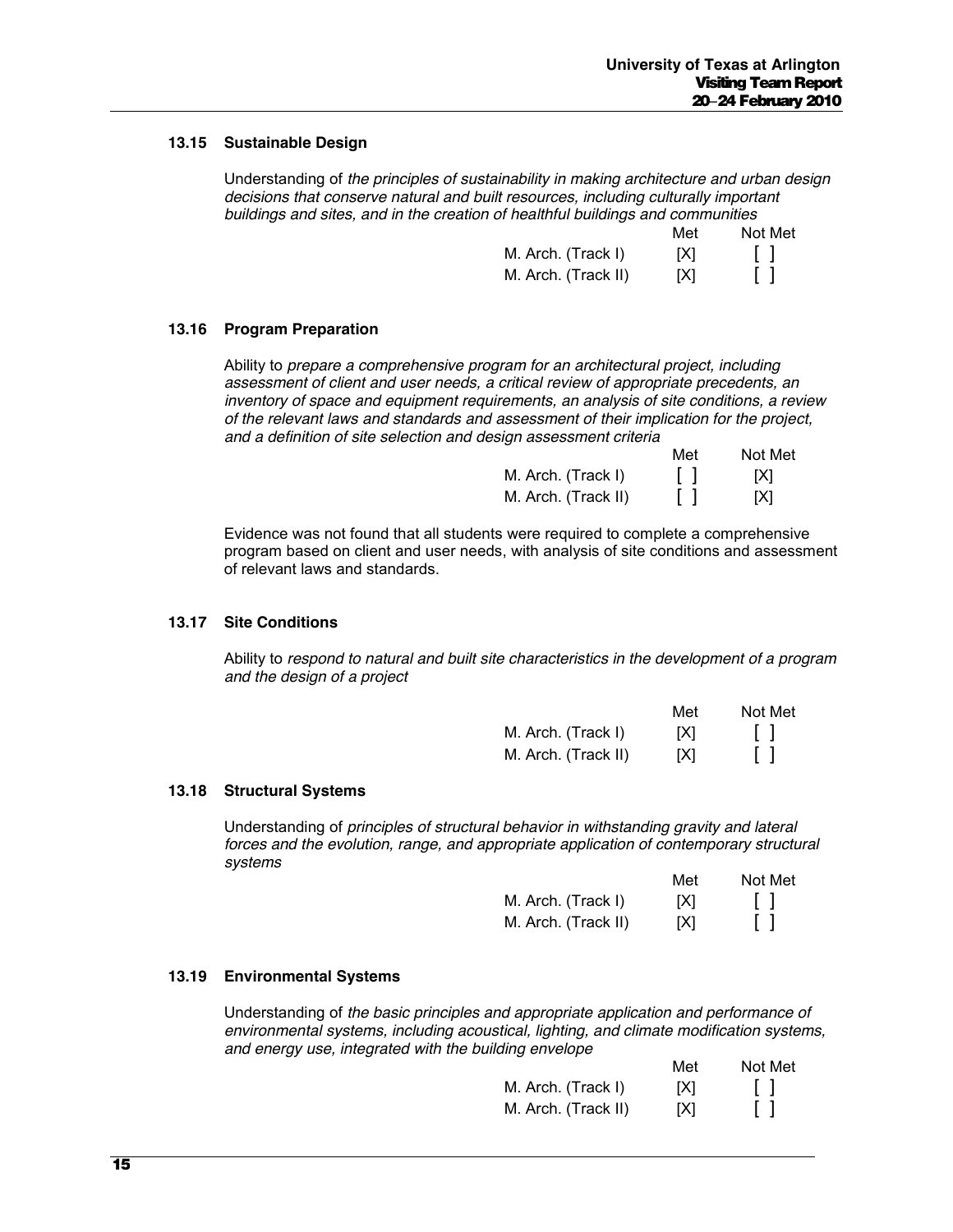### **13.20 Life-Safety**

| Understanding of the basic principles of life-safety systems with an emphasis on egress |                     |      |         |
|-----------------------------------------------------------------------------------------|---------------------|------|---------|
|                                                                                         |                     | Met  | Not Met |
|                                                                                         | M. Arch. (Track I)  | TX1  |         |
|                                                                                         | M. Arch. (Track II) | TX1. |         |

### **13.21 Building Envelope Systems**

Understanding of *the basic principles and appropriate application and performance of building envelope materials and assemblies*

|                     | Met | Not Met |
|---------------------|-----|---------|
| M. Arch. (Track I)  | [X] | $\Box$  |
| M. Arch. (Track II) | [X] | $\Box$  |

### **13.22 Building Service Systems**

Understanding of *the basic principles and appropriate application and performance of plumbing, electrical, vertical transportation, communication, security, and fire protection systems*

|                     | Met | Not Met |
|---------------------|-----|---------|
| M. Arch. (Track I)  | [X] | $\Box$  |
| M. Arch. (Track II) | [X] | $\Box$  |

### **13.23 Building Systems Integration**

Ability to *assess, select, and conceptually integrate structural systems, building envelope systems, environmental systems, life-safety systems, and building service systems into building design*

|                     | Met | Not Met |
|---------------------|-----|---------|
| M. Arch. (Track I)  | [X] | $\Box$  |
| M. Arch. (Track II) | [X] | $\Box$  |

### **13.24 Building Materials and Assemblies**

Understanding of *the basic principles and appropriate application and performance of construction materials, products, components, and assemblies, including their environmental impact and reuse*

|                     | Met | Not Met |
|---------------------|-----|---------|
| M. Arch. (Track I)  | [X] | $\Box$  |
| M. Arch. (Track II) | IXI |         |

### **13.25 Construction Cost Control**

Understanding of *the fundamentals of building cost, life-cycle cost, and construction estimating*

|                    | Met | Not Met |
|--------------------|-----|---------|
| M. Arch. (Track I) | [X] | $\Box$  |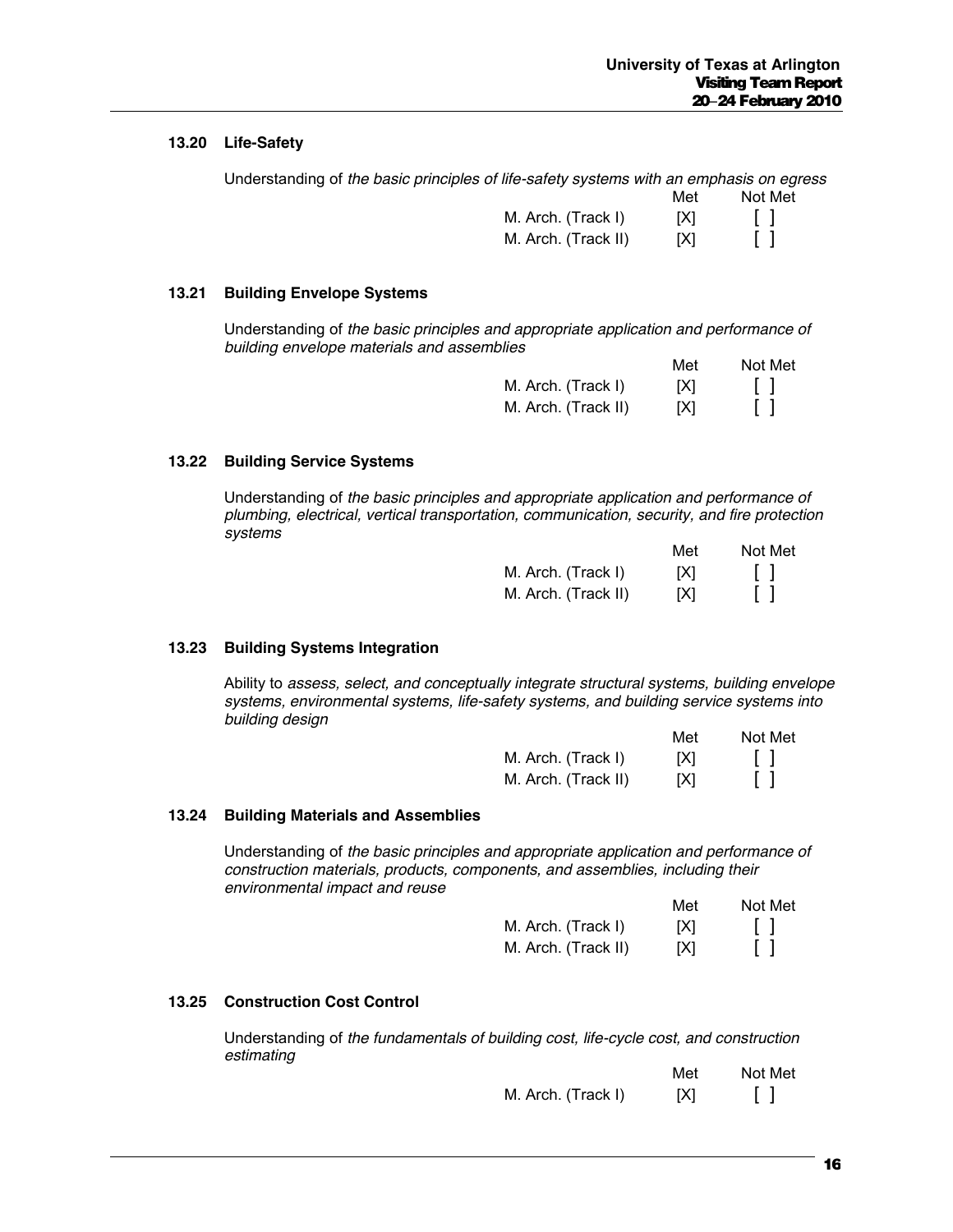M. Arch. (Track II)  $[X]$   $[1]$ 

### **13.26 Technical Documentation**

Ability to *make technically precise drawings and write outline specifications for a proposed design*

|                     | Met | Not Met |
|---------------------|-----|---------|
| M. Arch. (Track I)  | [X] | $\Box$  |
| M. Arch. (Track II) | [X] | $\Box$  |

#### **13.27 Client Role in Architecture**

Understanding of *the responsibility of the architect to elicit, understand, and resolve the needs of the client, owner, and user*

|                     | Met | Not Met |
|---------------------|-----|---------|
| M. Arch. (Track I)  | [X] | $\Box$  |
| M. Arch. (Track II) | [X] | $\Box$  |

#### **13.28 Comprehensive Design**

Ability to *produce a comprehensive architectural project based on a building program and site that includes development of programmed spaces demonstrating an understanding of structural and environmental systems, building envelope systems, life-safety provisions, wall sections and building assemblies, and the principles of sustainability*

|                     | Met | Not Met |
|---------------------|-----|---------|
| M. Arch. (Track I)  | [X] | $\perp$ |
| M. Arch. (Track II) | [X] | $\Box$  |

#### **13.29 Architect's Administrative Roles**

Understanding of *obtaining commissions and negotiating contracts, managing personnel and selecting consultants, recommending project delivery methods, and forms of service contracts*

|                     | Met | Not Met |
|---------------------|-----|---------|
| M. Arch. (Track I)  | [X] | $\Box$  |
| M. Arch. (Track II) | [X] | $\Box$  |

#### **13.30 Architectural Practice**

Understanding of *the basic principles and legal aspects of practice organization, financial management, business planning, time and project management, risk mitigation, and mediation and arbitration as well as an understanding of trends that affect practice, such as globalization, outsourcing*, project delivery, expanding practice settings, diversity, and others

Met Not Met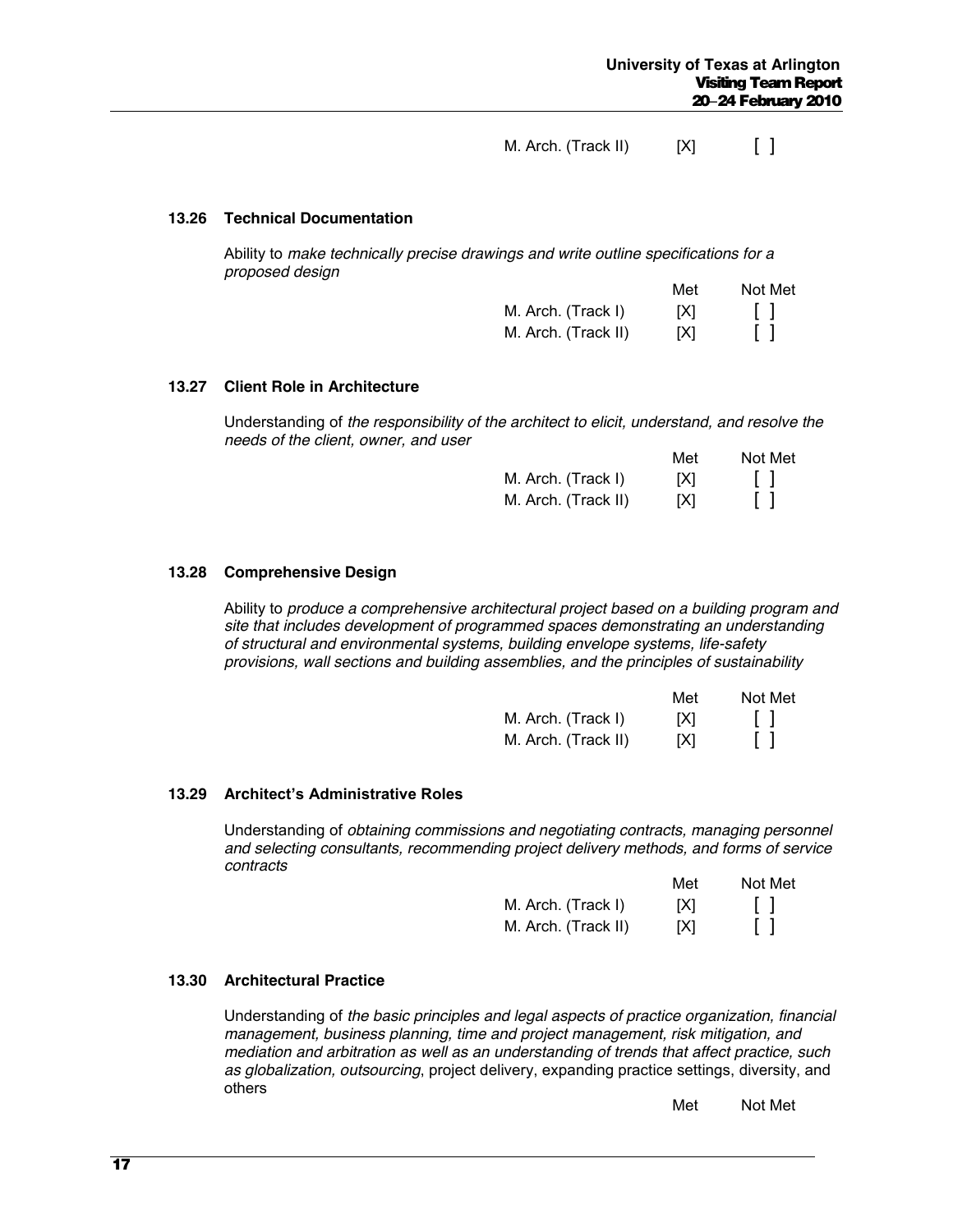| M. Arch. (Track I)  | [X] | $\Box$ |
|---------------------|-----|--------|
| M. Arch. (Track II) | [X] | $\Box$ |

### **13.31 Professional Development**

Understanding of *the role of internship in obtaining licensure and registration and the mutual rights and responsibilities of interns and employers*

| io and chipioyoro   |        |         |
|---------------------|--------|---------|
|                     | Met    | Not Met |
| M. Arch. (Track I)  | $\Box$ | [X]     |
| M. Arch. (Track II) | $\Box$ | [X]     |

While there is evidence that the topic may be presented in ARCH 5331 Professional Practice though a lecture and some student presentations, students are receiving this information in the final year of their curriculum and not in a consistent manner. When surveyed in the entrance meeting, a majority of students indicated that they are unfamiliar with the licensure process and the Intern Development Program.

#### **13.32 Leadership**

Understanding of *the need for architects to provide leadership in the building design and construction process and on issues of growth, development, and aesthetics in their communities*

|                     | Met | Not Met |
|---------------------|-----|---------|
| M. Arch. (Track I)  | [X] | $\perp$ |
| M. Arch. (Track II) | [X] |         |

#### **13.33 Legal Responsibilities**

Understanding of *the architect's responsibility as determined by registration law, building codes and regulations, professional service contracts, zoning and subdivision ordinances, environmental regulation, historic preservation laws, and accessibility laws* Met Not Met

|                     | Mer | <b>NOT ME</b> |
|---------------------|-----|---------------|
| M. Arch. (Track I)  | [X] |               |
| M. Arch. (Track II) | [X] |               |

#### **13.34 Ethics and Professional Judgment**

Understanding of *the ethical issues involved in the formation of professional judgment in architectural design and practice*

|                     | Met | Not Met |
|---------------------|-----|---------|
| M. Arch. (Track I)  | [X] | $\Box$  |
| M. Arch. (Track II) | [X] | $\Box$  |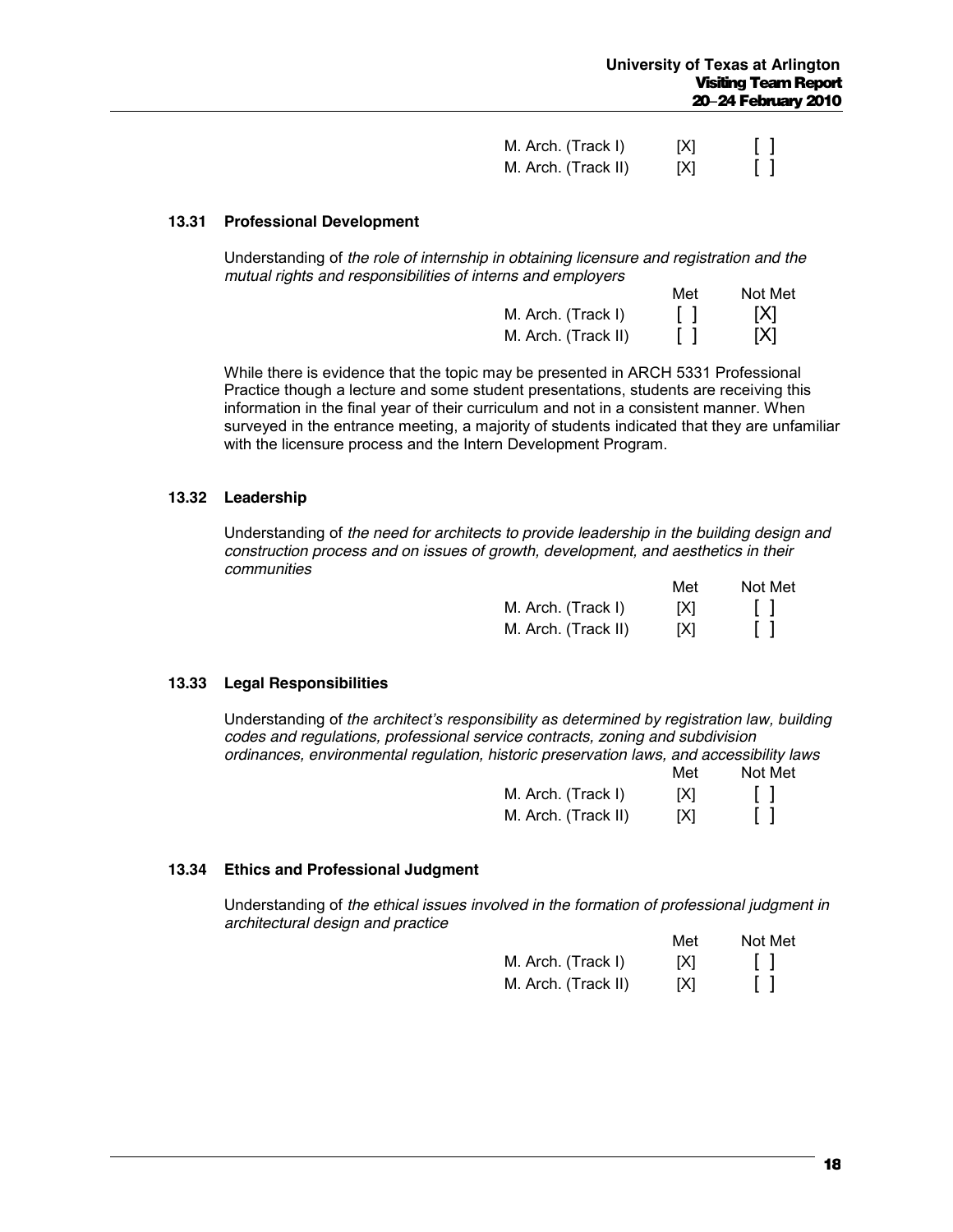This page is left blank intentionally.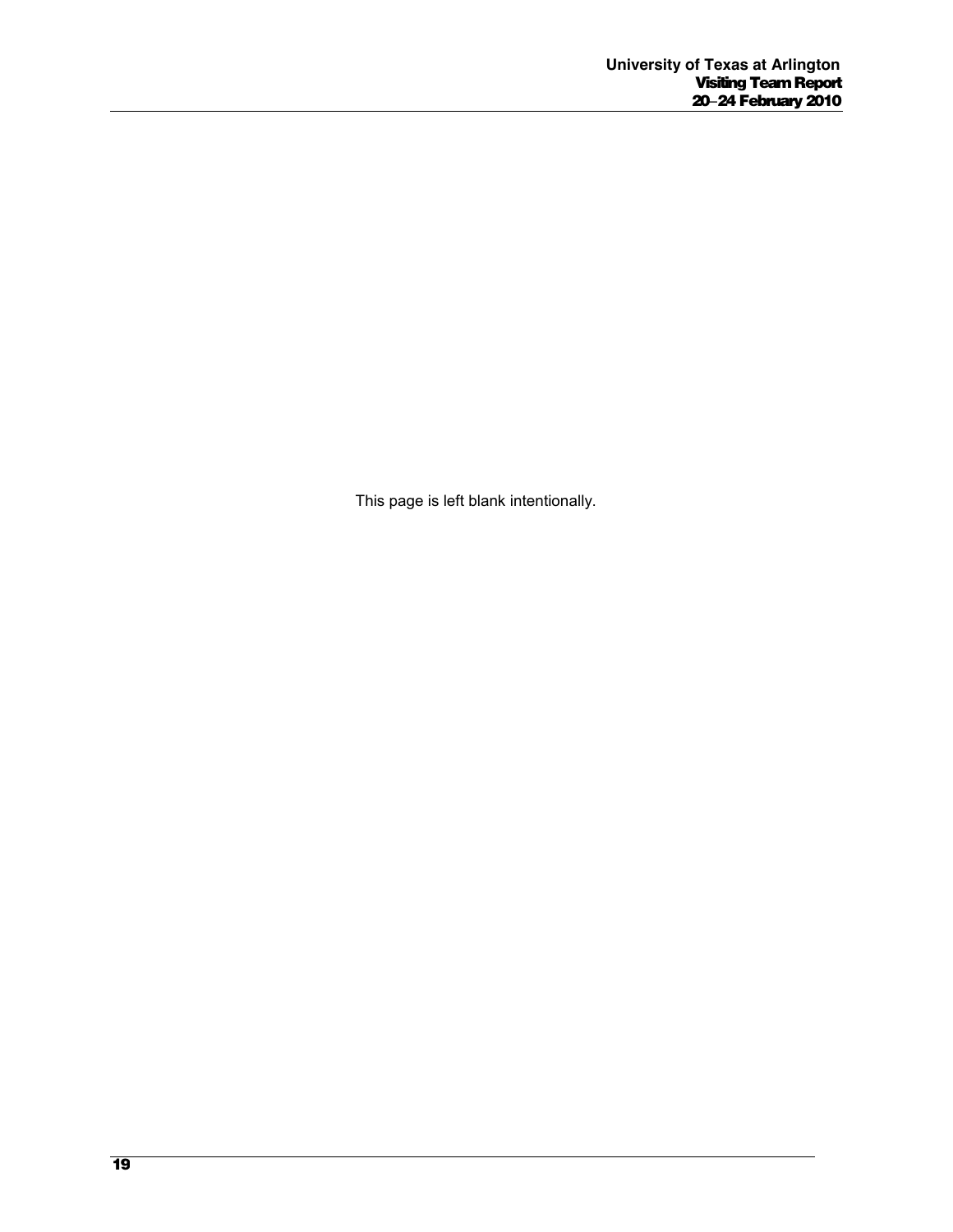### **III. Appendices**

#### **Appendix A: Program Information**

### **1. History and Description of the Institution**

*The following text is taken from the 2010 University of Texas at Arlington* Architecture Program Report*.*

#### *Arlington College, 1895-1902*

Arlington College was established to improve the availability of quality education in the recently founded rural town. A private institution, Arlington College's first class of roughly 75 students received schooling from the elementary to about today's high school level.

#### *Carlisle Military Academy, 1902-1913*

Col. James M. Carlisle arrived in 1902 and converted the campus into a private academy "for the literary, military, and manual training of boys," as its charter stated. Despite its official admission policy, the school had at least eight female graduates during its elevenyear existence.

#### *Arlington Training School, 1913-1916*

Educator H.K. Taylor re-opened the institution as Arlington Training School with militarystyle discipline and high-school level coursework. Although the institution focused still on boys' preparatory education, females were admitted as day students.

#### *Arlington Military Academy 1916-1917*

Arlington Military Academy operated only for the 1916-17 academic year. This marked the end of Arlington's community attempts to support a private intermediate and secondary institution.

#### *Grubbs Vocational College, 1917-1923*

In 1917, the institution became a branch of the Agricultural and Mechanical College of Texas (now Texas A&M). The state junior college's curriculum focused on the agricultural, mechanical and industrial trades, as well as household arts for female students. Enrollment at Grubbs reached 808 during the 1922-23 school year.

#### *North Texas Agricultural College, 1923-1949*

In 1923 the college was renamed to better reflect the fact that it had become a public institution with a liberal arts curriculum that was no longer strictly vocational, as well as a rapidly expanding enrollment. Unsatisfied with NTAC's two-year status, the administration unsuccessfully petitioned Texas A&M's board throughout the 1940s to elevate it to seniorcollege status.

#### *Arlington State College, 1949-1967*

As the largest state-supported junior college in the Southwest, the school had transitioned into a comprehensive academic institution. Its name once again changed, and in 1959 Arlington State became a four-year institution. The college was the first in the A&M system to integrate African-American students in 1962. In 1965, the institution was transferred to the University of Texas System. During ASC's years, enrollment grew from 1,532 students to more than 11,000.

#### *The University of Texas at Arlington, 1967-Present*

The institution received its current name by act of the state legislature making each of the UT System campuses "The University of Texas at...". Its ever-expanding facilities span 420 acres and include over 100 buildings, with a newly established campus in downtown Ft. Worth. UT Arlington has become a high-activity research university with an active and diverse campus of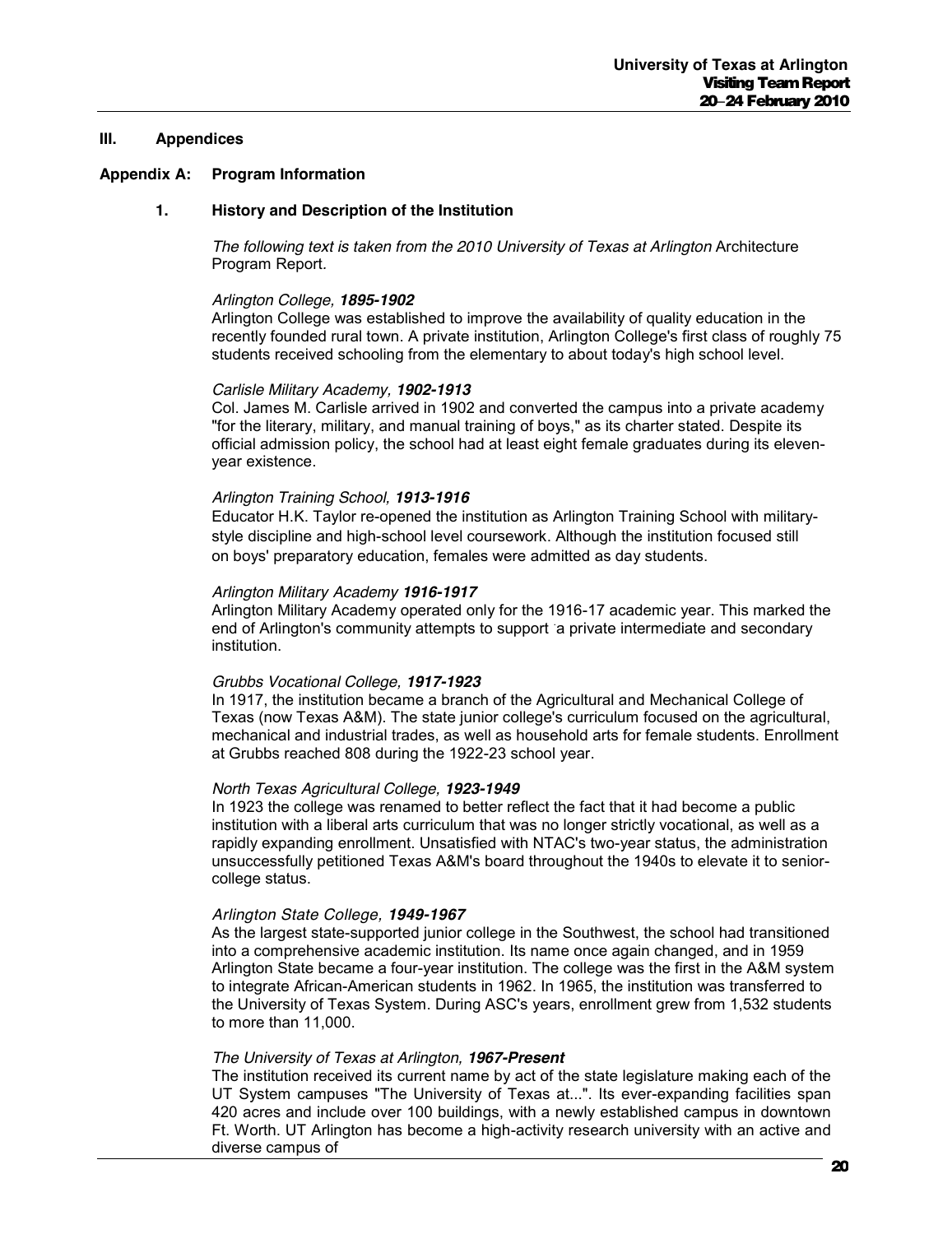25,000 students, 5,000 on-campus residents, 12 NCAA Division I athletic teams, and over 180 bachelor's, master's and doctoral degree programs.

*Excerpted from:*

*Saxon, G.D.* (1995). Transitions: A centennial history of The University of Texas at Arlington *1895-1995. The UTA Press: Arlington, DC.*

### **2. Institutional Mission**

*The following text is taken from the 2010 University of Texas at Arlington* Architecture Program Report*.*

The University of Texas at Arlington is a comprehensive research, teaching, and public service institution whose mission is the advancement of knowledge and the pursuit of excellence. The University is committed to the promotion of lifelong learning through its academic and continuing education programs and to the formation of good citizenship through its community service learning programs. The diverse student body shares a wide range of cultural values and the University community fosters unity of purpose and cultivates mutual respect.

As a University, we affirm our commitment to the following objectives:

- The University is committed to comprehensive programs of academic research. This research effort requires attracting and retaining scholars who promote a culture of intellectual curiosity, rigorous inquiry, and high academic standards among their fellow faculty and the students they teach.
- The University prepares students for full, productive lives and informed and active citizenship. To that end, we have developed undergraduate and graduate curricula and classroom practices that engage students actively in the learning process. Outside the classroom a wide range of student organizations and activities contribute to the learning environment. Our service learning program offers students the opportunity to supplement their academic study with internships in a variety of community settings, testing their skills and aptitudes and challenging their values. State-of-theart teaching technologies, distance education, and off-site instruction afford access to off-campus as well as traditional students. Non-degree certificate and continuing education programs offer practical, aesthetic, and intellectually stimulating opportunities for community learners, for individual courses or a sustained program of study.
- The mission of a university can be achieved only when its students, faculty, staff, and administrators value and promote free expression in an atmosphere of tolerance, responsibility, and trust. The University regards these attributes as prerequisites for any community of learners and vigilantly strives to maintain them.
- Mindful of its role as a resource to the community, regionally, nationally, and internationally, the University continually seeks partnerships with public and private concerns in order to advance the economic, social, and cultural welfare of its constituencies. We serve the needs of the North Texas community by sponsoring public lectures and academic symposia, as well as artistic, musical, and dramatic productions.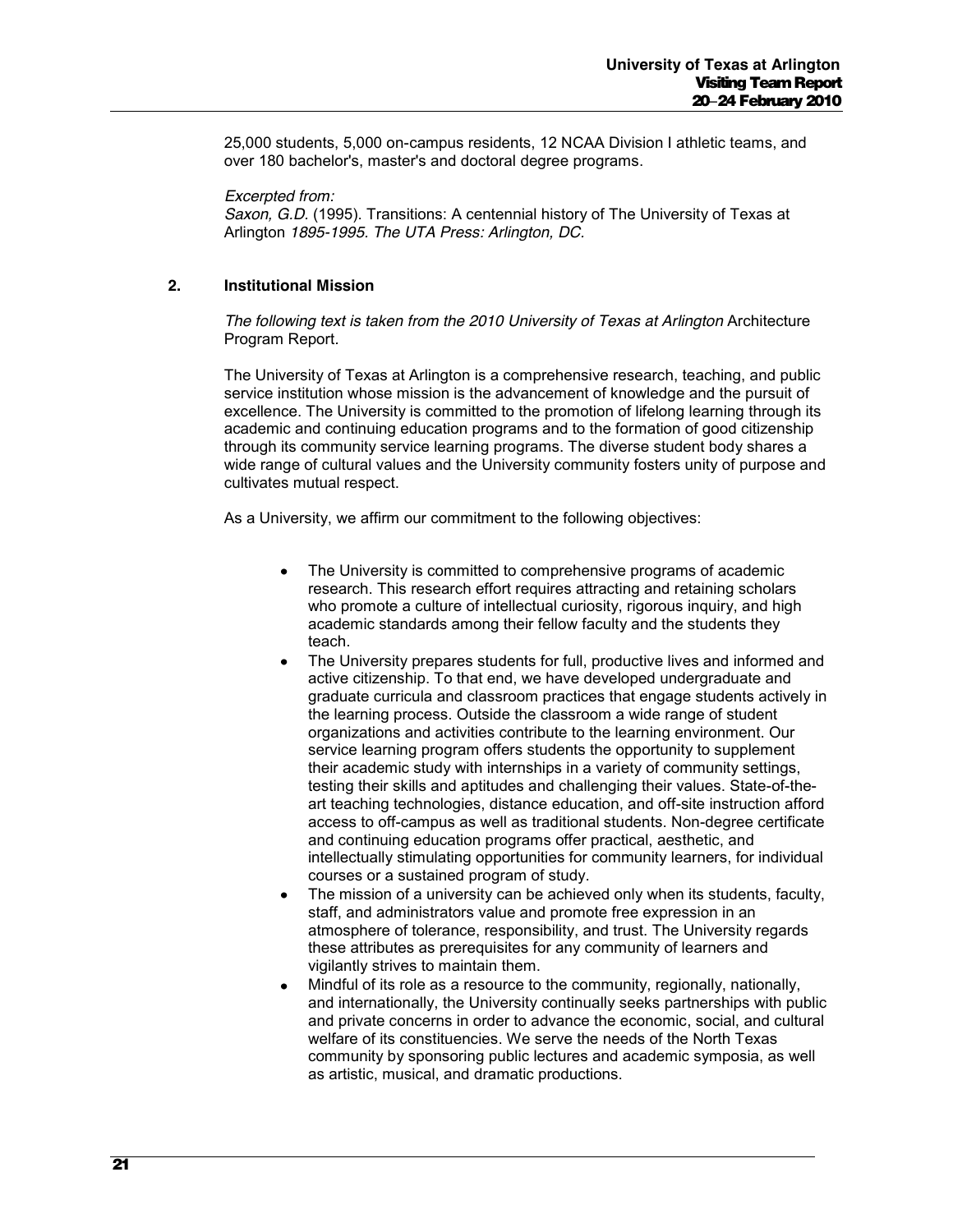### **3. Program History**

*The following text is taken from the 2010 University of Texas at Arlington* Architecture Program Report*.*

At the University of Texas at Arlington, Architecture was first taught in the early **1940's**  as a two year non degree program in the School of Engineering. The program remained unchanged until 1968 when Architecture left the umbrella of the School of Engineering and became a department in the College of Liberal Arts. The move had the support of the professional architectural community in both Dallas and Ft. Worth since it was the only institution in North Texas to provide professional education in architecture. Growth continued and in 1973 the Department of Architecture separated from Liberal Arts and became a School of Architecture.

Initially the curriculum provided a four year undergraduate program with a two year Master of Architecture program as the first professional degree. The School followed the popular academic model first introduced in the Princeton Report of the late 1960's. In 1974, the School was renamed the School of Architecture and Environmental Design and quickly grew to more than one thousand students and a full time faculty of thirty one in all fields under Dean Hal Box, FAIA. Architecture, Landscape Architecture, and Interior Design remained the three dominant programs while City and Regional Planning moved to the Institute of Urban Studies and Building Systems fused with the Construction Research Center in Civil Engineering. During the **1970s and 1980s** the enrollment fluctuated while the permanent faculty continued to grow. George S. Wright FAIA became the second Dean and during his tenure, the School of Architecture established the School's Italy summer study program that has continued for more than thirty years.

In **1986** the School moved to its present location after sharing facilities in several buildings over the years. Its 122,000 sf nearly doubled the previous available square footage.

Edward Baum, FAIA became the third dean and introduced the visiting critic program for the M.Arch. studios and established study abroad programs in Sweden, Spain and Austria. This international reach helped the School's reputation as did a strong design program. During Baum's tenure, students and faculty from the School won more design competitions than any other ACSA professional program in the country.

In **1989**, the SAED changed its name to School of Architecture. Architecture remained the largest enrollment while the programs in interior design and landscape architecture grew more slowly. Interior Design is currently accredited by CIDE and NASAD; Landscape Architecture is accredited by CELA.

After Ed Baum retired as Dean the School entered a period of some instability, Professor Lee Wright, AIA served as Interim Dean for two years, **1999-2001**, as the search for a permanent Dean was conducted.

Professor Martha LaGess served as Dean from **2001 to 2002** and was replaced by the Provost.

Richard Dodge, Barlette Cocke Centennial Professor of Architecture Emeritus University of Texas at Austin, succeeded LaGess as Interim Dean.

Don Gatzke, formerly Dean at Tulane University, was appointed dean beginning January 2004 and was reappointed to a second 5 year term beginning September **2009**.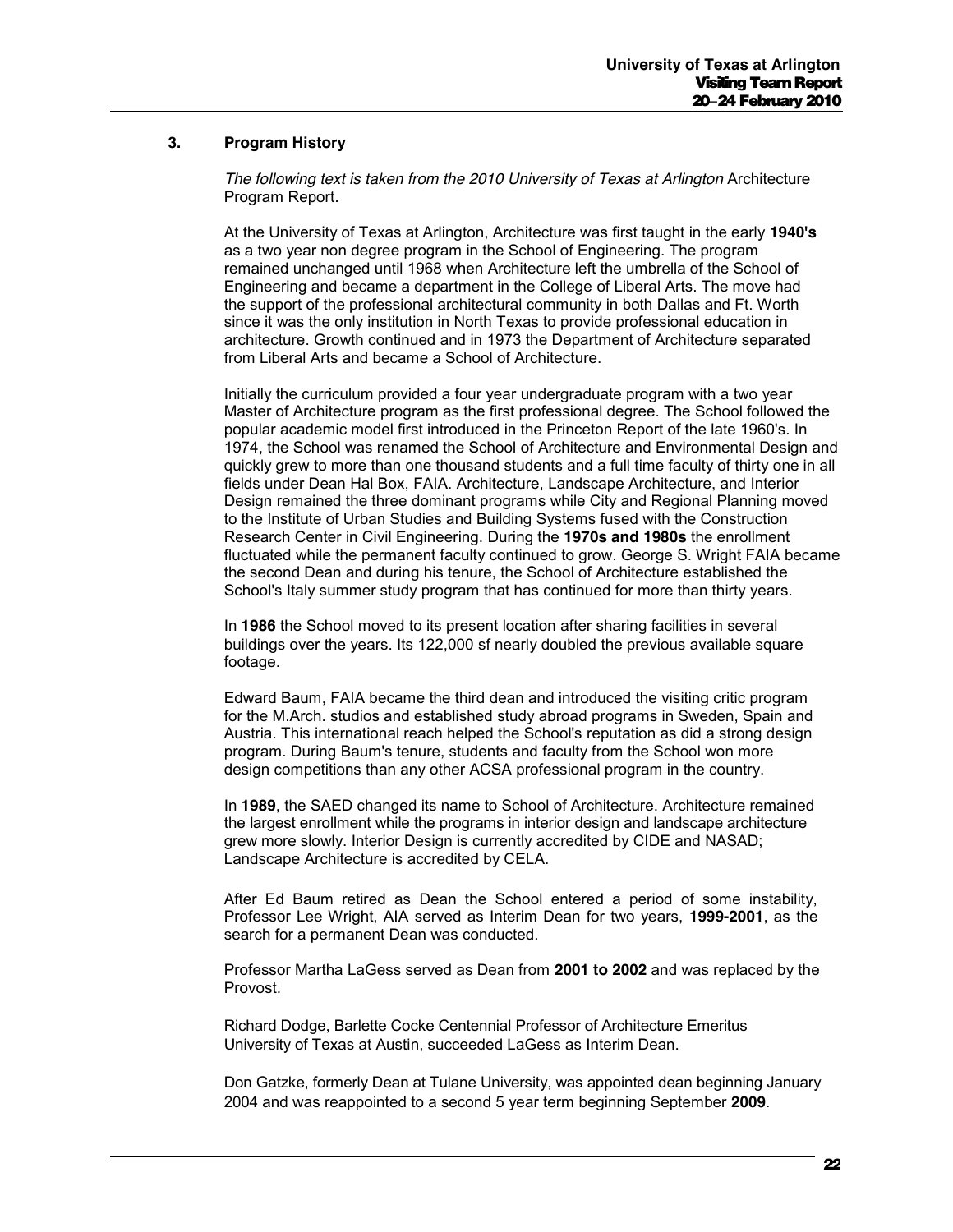The first NAAB accreditation team visited the School in **1975** and recommended a full five year accreditation. The program received reaccreditation for five year terms in 1980, 1985, 1990 and 1995. In 2000, the NAAB team recommended a 3 year reaccreditation. In 2004, the program was reaccredited for a 6 year term with a 3 year focused evaluation.

Since the 1990's student enrollment has remained relatively steady at approximately 1080 students in all programs. Studio spaces and classrooms are approaching capacity.

During the late 1980s the full time faculty size remained constant due to a strained University budget. As faculty retired, they were replaced by non tenure track adjunct faculty on a selective basis. Most adjunct faculty are local practicing architects who teach design studios or technical support courses. More recently, the School has been rebuilding the tenure track faculty, and since the last NAAB visit 10 tenure track faculty have been hired, 7 of whom have primary teaching responsibilities within the undergraduate or graduate architecture programs. In addition, the School obtained approval for a clinical faculty status that allows for multiple year contracts, payment of benefits and a certain measure of employment security and status for non-tenure-track faculty.

A School Advisory Council was formed in the early 1980's of approximately twentyseven design professionals, community leaders, and friends of the School. Reformed as the Dean's Advisory Council in 2004, the DAC meets on a semi annual basis to provide input on curricular and professional issues, sponsors enrichment events such as the annual Developers' Roundtable and represents the School within the advisory structure of the University.

In 2005, a collaboration of individuals representing public, private and academic community sectors founded a regional visioning effort entitled Vision North Texas www.visionnorthtexas.org . UT Arlington was one of the 3 founding partners through the participation of Dean Gatzke, who continues to represent the University on the management board.

The latest initiatives of the School are the anticipated launch of a graduate level certificate program in Fall 2009, *"Certificate in Property Repositioning and Turnaround Strategies" and* a full Master of Science degree program in real estate development in fall of 2010. Michael Buckley, formerly director of the Masters of Real Estate Development Program at Columbia University directs this initiative.

In the summer of 2009, a pilot program the Arlington Urban Design Center was established as a joint venture with the School of Urban and Public Affairs and the City of Arlington Planning Department. Initial funding is being provided the Office of the Provost. As of this writing, a team of two faculty, one each from Architecture and SUPA and a team of 9 students are involved in providing design assistance to neighborhoods, community groups and businesses in Arlington under the auspices of the city.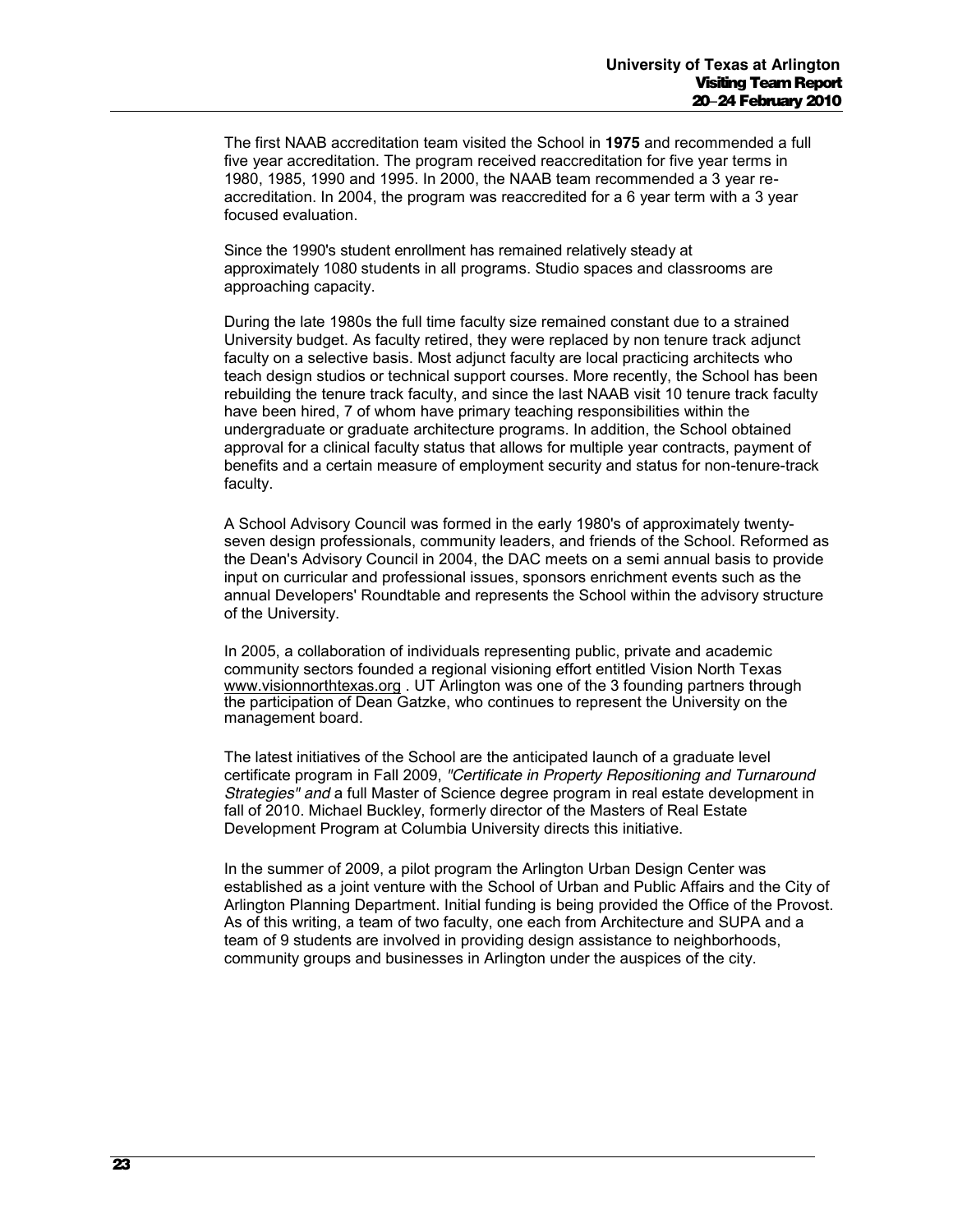### **4. Program Mission**

*The following text is taken from the 2010 University of Texas at Arlington* Architecture Program Report*.*

*The mission of the School of Architecture is to provide students with a rich learning experience and the opportunity to pursue an accredited professional degree in Architecture, Landscape Architecture, and Interior Design. We are here to provide an academic climate that fosters and rewards faculty accomplishment in teaching, research, and design and to be an active partner in the community.*

### **5. Program Self Assessment**

*The following text is taken from the 2010 University of Texas at Arlington* Architecture Program Report*.*

In general, the School and the Architecture Program is considered to be strong and increasing in quality, as measured by student achievement and external reputation by the faculty, the University administration, the regional profession and the public at large. Commensurate with the University's reputational rise, the School has significantly improved its reputation through outreach efforts, innovative extracurricular programming and communications. An indication of the rising external reputation is the Graduate Program's ranking by Design Intelligence in 2008 as second among the top ten programs in the South as ranked by firms within the region.

While not attempting to limit discourse or investigation of emerging ideas or trends in architectural practice and theory, the core ethos of the program is that the practice of architecture is the making of buildings and the consideration of the broad range of issues, human and technological, in the design and construction of environments for human inhabitation. That ethos is sufficiently consensual among the faculty as to give the program a coherence and comprehensibility for students that contributes to their success.

While the program enrolls a highly diversified student body as measured by gender, ethnicity, and socio-economic background, the typical UTA student is from North Texas, the first generation in his/her family to attend college, and highly focused on a traditional career in the profession. Students are ambitious, exhibit a strong work ethic and are cooperative and collegial. Student disciplinary problems are exceedingly rare.

### **Strengths**

- Preservation of a institutional culture that places a premium on drawing, model making and compositional strategies for ordering form and space as the foundation of design education, while prudently addressing emerging trends within design education and the profession
- A strong relationship with the local, regional and state profession that provides input, support, and validation of the curriculum
- A location within a vibrant metropolitan region with a splendid catalog of master works of modern architecture and one of the centers for development design and construction in the nation
- A critical mass of senior, highly experienced faculty who help maintain a curricular cohesion
- Another critical mass of young faculty who are introducing new ideas, strategies and objectives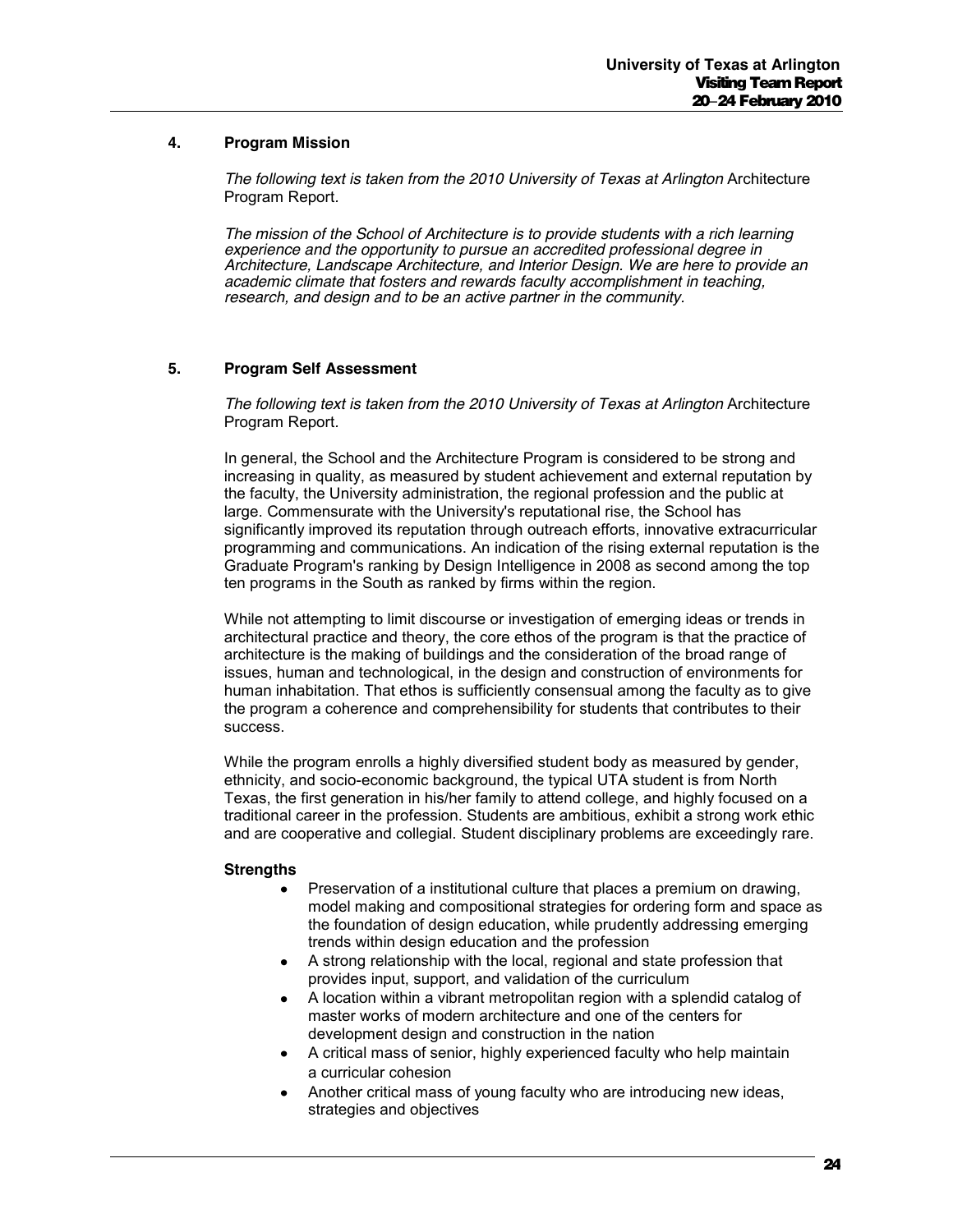A very supportive University administration that offers high operational autonomy with little bureaucratic interference but has financially supported new initiatives directed towards institutional excellence: new faculty research funds, Arlington Urban Design Center, SEED (High school architecture camp), TexFiles (publication of work of the School), among others.

### **Weaknesses**

- The lack of a true research component. While many of the faculty are  $\bullet$ actively pursuing topical research or creative projects, the School does not have the research infrastructure that can support a higher level of faculty research in areas that can produce innovations of use to the profession and society. Current funding for research is essentially on an ad hoc basis and dependent upon external gifts. Areas of research that would be particularly meaningful would be in construction technology, building systems and energy/sustainability. However, it should be noted that as of 2009, the Provost is providing significant research and professional development start up funding for all new tenure track faculty hires in the School.
- It should also be noted that there is some debate among the faculty and, to a lesser extent, within the student body about the number of faculty members who were educated at the UTA School of Architecture, and that this contributes to a lack of intellectual pluralism and an inbreeding of ideology and pedagogical technique. While it is true that a number of the current faculty both tenure, tenure track and adjunct have undergraduate and/or graduate degrees from this School, many have additional educational and professional experiences that have broadened their understanding and approach. One of the strengths of the School is a coherent disciplinary and pedagogical philosophy which is successful in "framing" the study of architecture and equipping the students with the tools for both analysis and synthesis, and that many of the faculty share this perspective and skills contributes to this success. However, the assessment of the Visiting Team will be helpful in understanding the merits of this debate.

#### **Challenges**

- In an era of dramatic change and increasing complexity in the theory and practice of architecture, entering students seem to be less prepared than previous generations to succeed at rigorous college level study. Written and verbal communications skills and mathematical ability are areas of greatest concern.
- Incorporation of building information management and related technological innovations that have affected professional practice.
- While higher education in Texas remains better funded than in most states at this time, state support and tuition does not meet financial needs. Increasingly, the School is dependent upon external funding and development efforts to support new initiatives, acquisition of educational equipment and other "enrichment" programs beyond the basics. During the current economic conditions, fundraising is significantly down and a contraction of the overall budget is anticipated for the coming several years.
- Continued diversification of the faculty. The faculty is still significantly less diverse than the student body.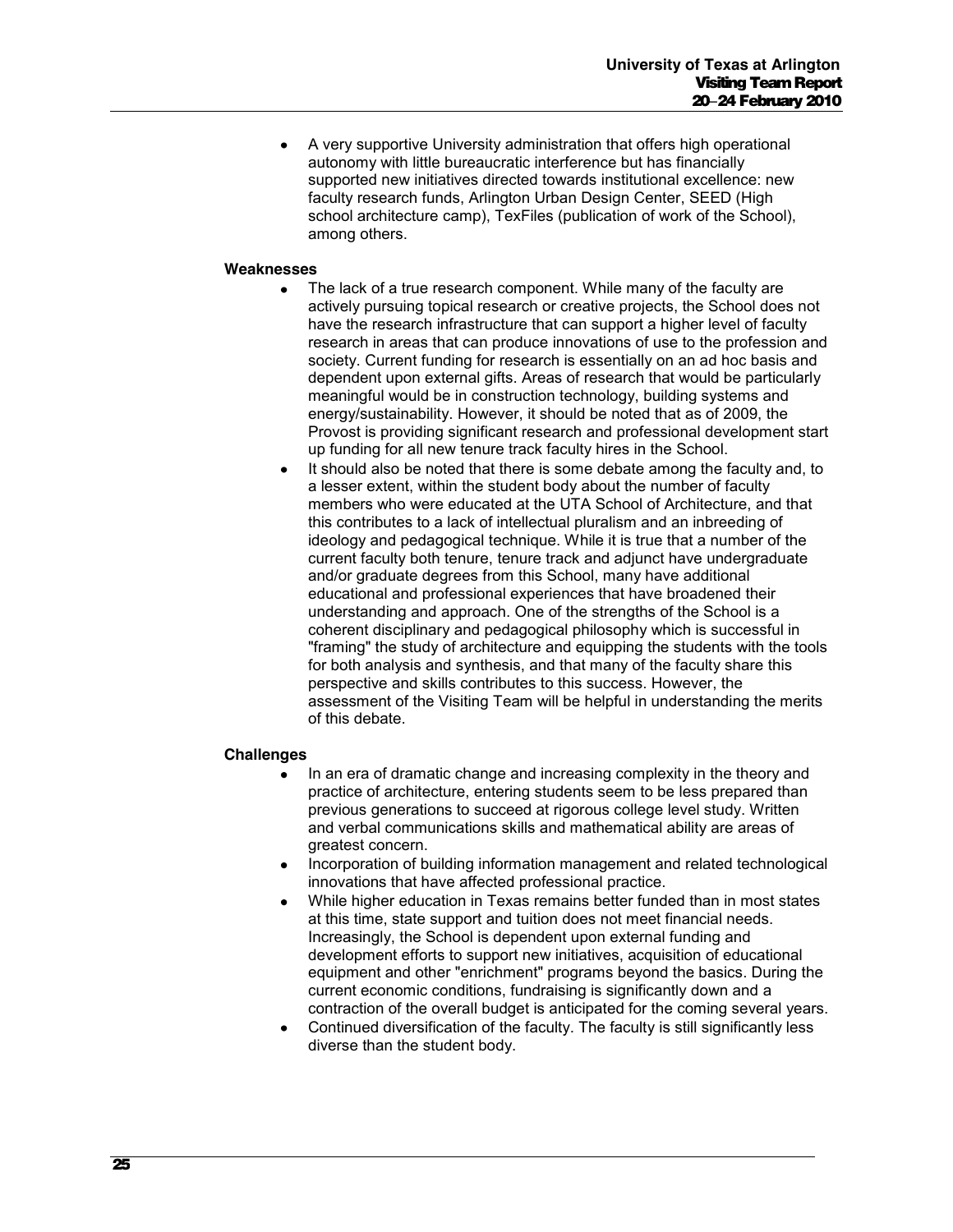This page is left blank intentionally.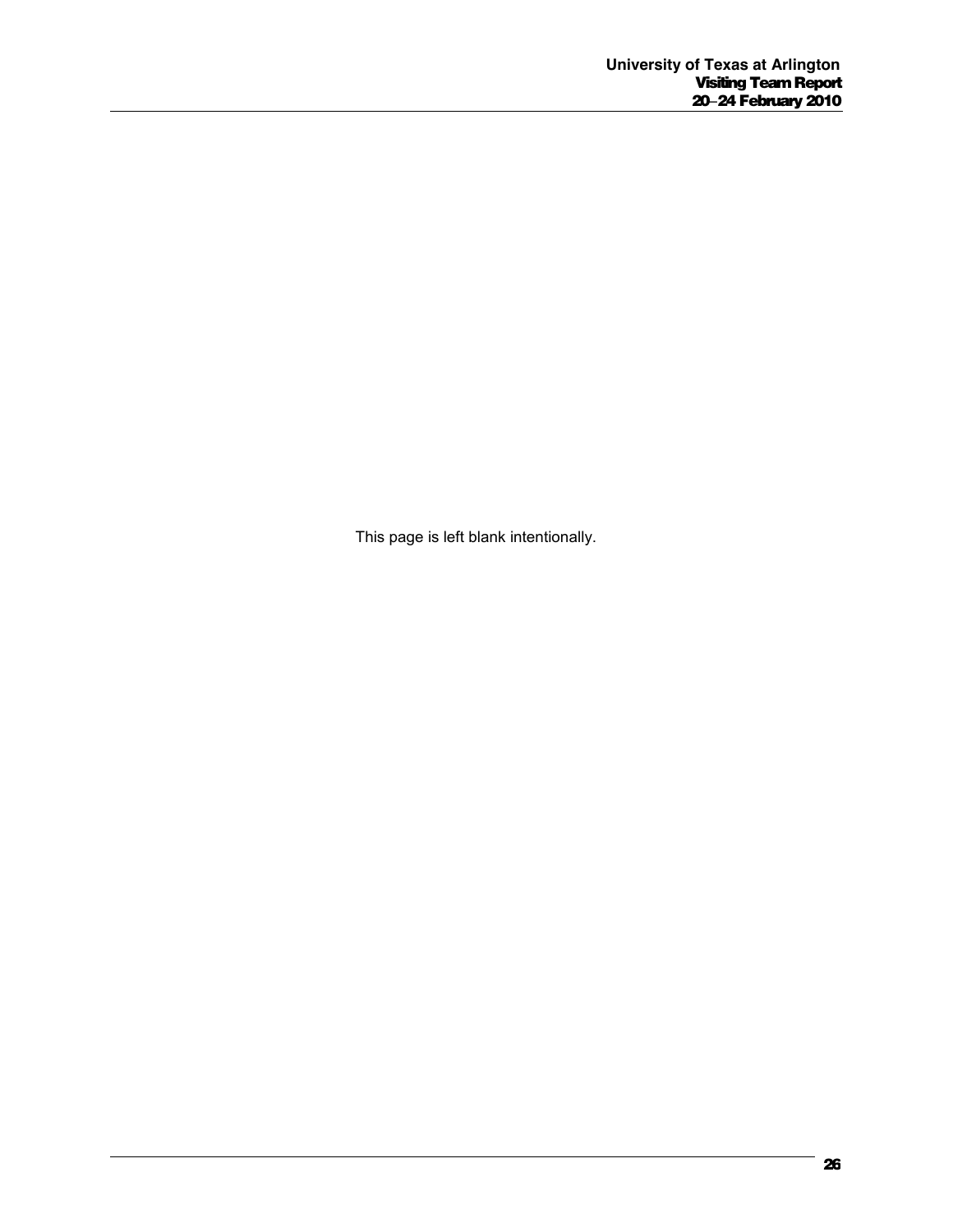### **Appendix B: The Visiting Team**

Team Chair, Representing the NCARB Frank M. Guillot, FAIA Guillot-Vivian-Viehmann Architects Inc 284 South Union Street Burlington, VT 05401 (802) 862-9631 (802) 660-9010 fax fg@gvvarchitects.com

Representing the ACSA David Shove-Brown, AIA, NCARB Assistant Dean The Catholic University of America School of Architecture + Planning Washington, DC 20064 (202) 319-5786 direct (202) 319-4288 fax (202) 319-5188 [shovebrown@cua.edu](mailto:shovebrown@cua.edu)

Representing the AIAS Tony P. Vanky 881 Massachusetts Avenue, #31 Cambridge, MA 02139 (734) 846-7057 tony@tonyvanky.com

Representing the AIA Sheila K. Snider, FAIA 222 Banta Trail Indianapolis, IN 46227 (317) 783-3662 [skrsnider@aol.com](mailto:skrsnider@aol.com)

**Observer** Joseph L. Mashburn Professor University of Houston 3614 Montrose Boulevard Unit 1202 Houston, TX 77006 (713) 202-1249 Mashburn@uh.edu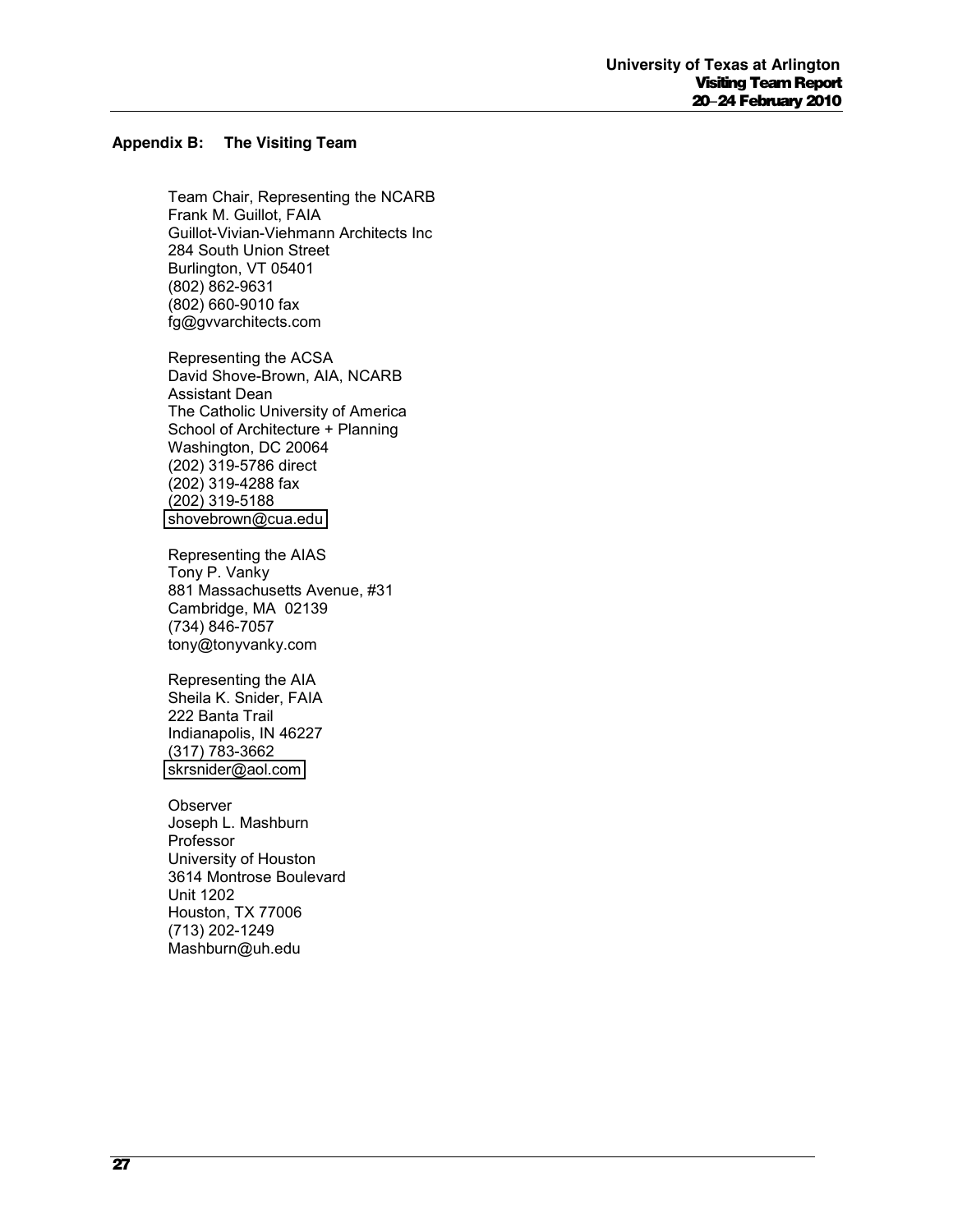This page is left blank intentionally.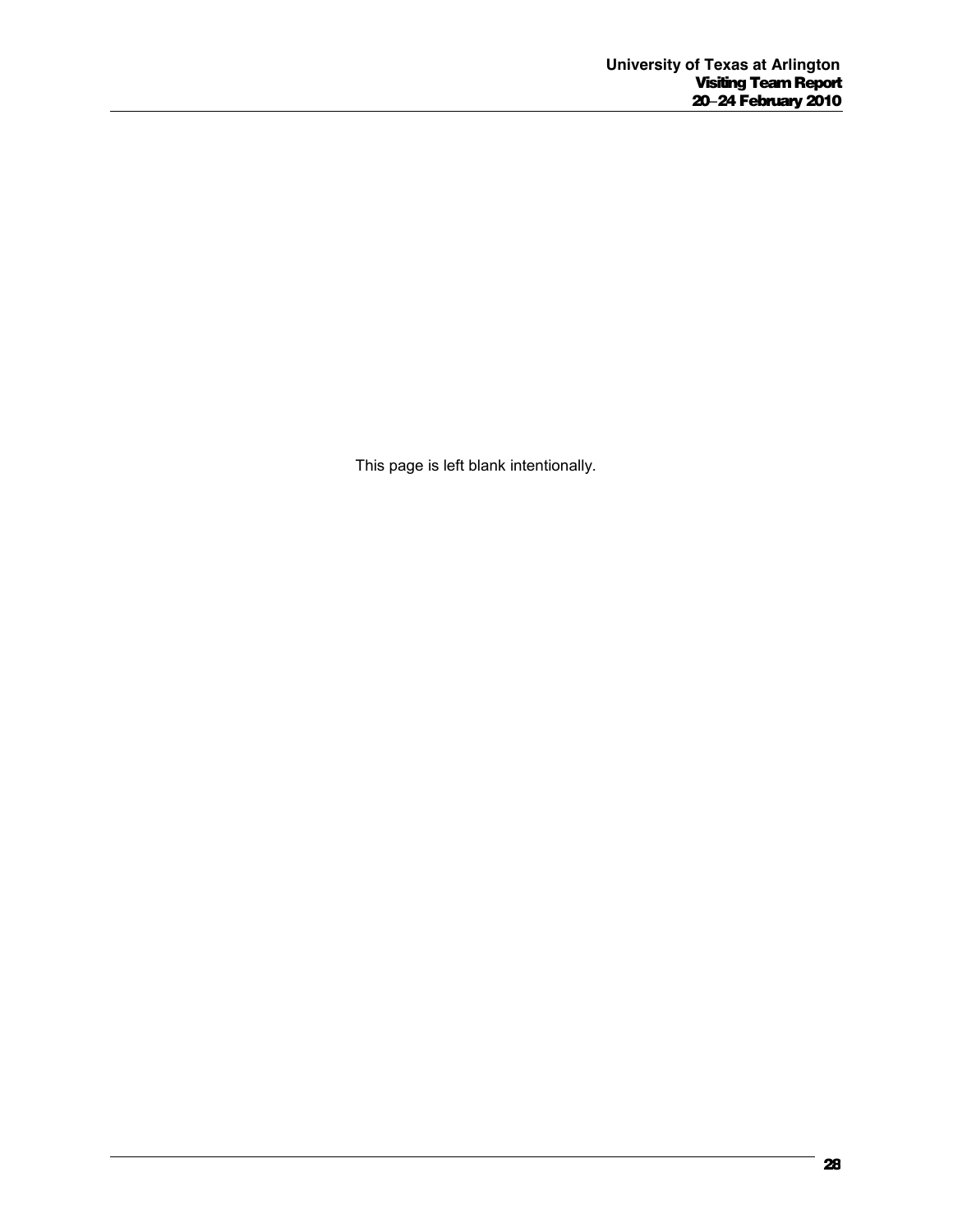| 1:00       | SATURDAY_20 February 2010<br>Lunch<br>Chair (FG), Dean (Donald Gatzke, AIA), Program Director (Bijan Youssefzadeh) |  |                                                                                                                            |
|------------|--------------------------------------------------------------------------------------------------------------------|--|----------------------------------------------------------------------------------------------------------------------------|
| 2:00       | Review Team Room                                                                                                   |  | FG, DG and/or BY                                                                                                           |
|            | (Team arrival)                                                                                                     |  |                                                                                                                            |
| 6:30       | Welcome & Dinner                                                                                                   |  | Team, DG, BY                                                                                                               |
| 9:00       | <b>Team Orientation</b>                                                                                            |  | Team                                                                                                                       |
| 7:30       | SUNDAY_21 February 2010<br><b>Breakfast</b>                                                                        |  | Team                                                                                                                       |
| 8:30       | Review APR - Issues & Questions                                                                                    |  | Team                                                                                                                       |
| 9:30       | Overview of the Team Room by Program Director                                                                      |  | Team, BY                                                                                                                   |
| 10:00      | Initial review of exhibits and records                                                                             |  | Team                                                                                                                       |
| <b>12N</b> | Lunch                                                                                                              |  | Team, DG, BY                                                                                                               |
| 1:00       | Tour of facilities                                                                                                 |  | Team, BY                                                                                                                   |
| 2:30       | Continued review of exhibits and records                                                                           |  | Team                                                                                                                       |
| 4:30       | Entrance meeting w/faculty                                                                                         |  | Team, FT faculty, Adj faculty, Advisory Council.                                                                           |
| 6:00       | Dinner (Texas BBQ) & continued review                                                                              |  | Team                                                                                                                       |
| 9:30       | Debriefing                                                                                                         |  | Team                                                                                                                       |
| 7:30       | MONDAY_22 February 2010<br>Breakfast with Prog. Dir.                                                               |  | Team, BY                                                                                                                   |
| 9:00       | Entrance meeting w/ chief academic officers of institution                                                         |  | Team                                                                                                                       |
| 10:00      | Des. Ctr. Dir.                                                                                                     |  | Meeting w/ Assoc. Dean, Asst to Dean, Int. Des. Prog Dir, LA Prog Dir., Bldg. Comm. WrkShp Dir., Arlington Comm.<br>Team   |
| 11:00      | Continued review                                                                                                   |  | Team                                                                                                                       |
| 12N        | Lunch (Faculty Club)                                                                                               |  | Team, Grad. Advising Asst, U. Grad Advisors,<br>Visual Resource Curator,<br>Personal Computing Asst., Shop Dir, Librarians |
| 1:30       | Observations of studios                                                                                            |  | Team                                                                                                                       |
| 3:00       | Continued review                                                                                                   |  | Team                                                                                                                       |
| 5:30       | School-wide entrance meeting w/ students                                                                           |  | Team, students                                                                                                             |
| 6:30       | Reception (at Faculty Exhibit)                                                                                     |  | Team, faculty, administrators, alumni/ae,<br>practitioners                                                                 |
| 8:00       | Dinner (Team Room) & continued review                                                                              |  | Team                                                                                                                       |

## **Appendix C: The Visit Agenda**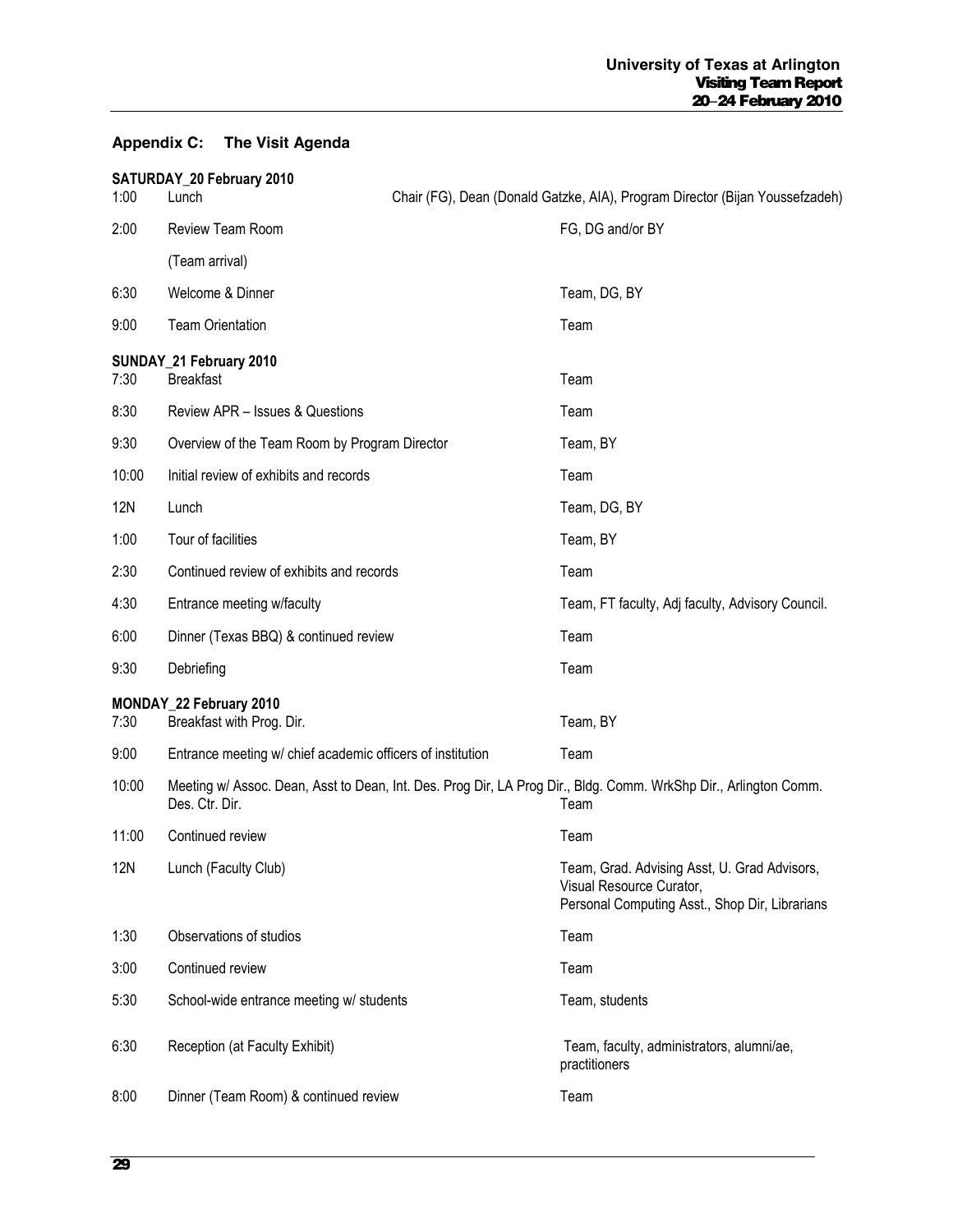| 9:30  | Debriefing                                                  | Team     |
|-------|-------------------------------------------------------------|----------|
| 7:30  | TUESDAY_23 February 2010<br><b>Breakfast</b>                | Team, BY |
| 8:30  | Meeting w/ FT faculty                                       | Team     |
| 9:30  | Meeting w/ Adjunct faculty                                  | Team     |
| 10:30 | Continued review                                            | Team     |
| 12N   | Lunch (Faculty Club) w/ student representatives             | Team     |
| 1:00  | Complete review of exhibits & records                       | Team     |
| 6:30  | Dinner (Team Room)                                          | Team     |
|       | Accreditation deliberations & drafting the VTR              |          |
| 7:00  | <b>WEDNESDAY_24 February 2010</b><br>Check-out of the hotel |          |
| 7:30  | <b>Breakfast</b>                                            | Team, BY |
| 9:00  | Exit meeting w/ DG                                          |          |
| 10:00 | Exit meeting w/ chief academic officers of the institution  |          |
| 11:00 | School-wide exit meeting w/ faculty & students              |          |
| 12N   | Team lunch & departure                                      | Team     |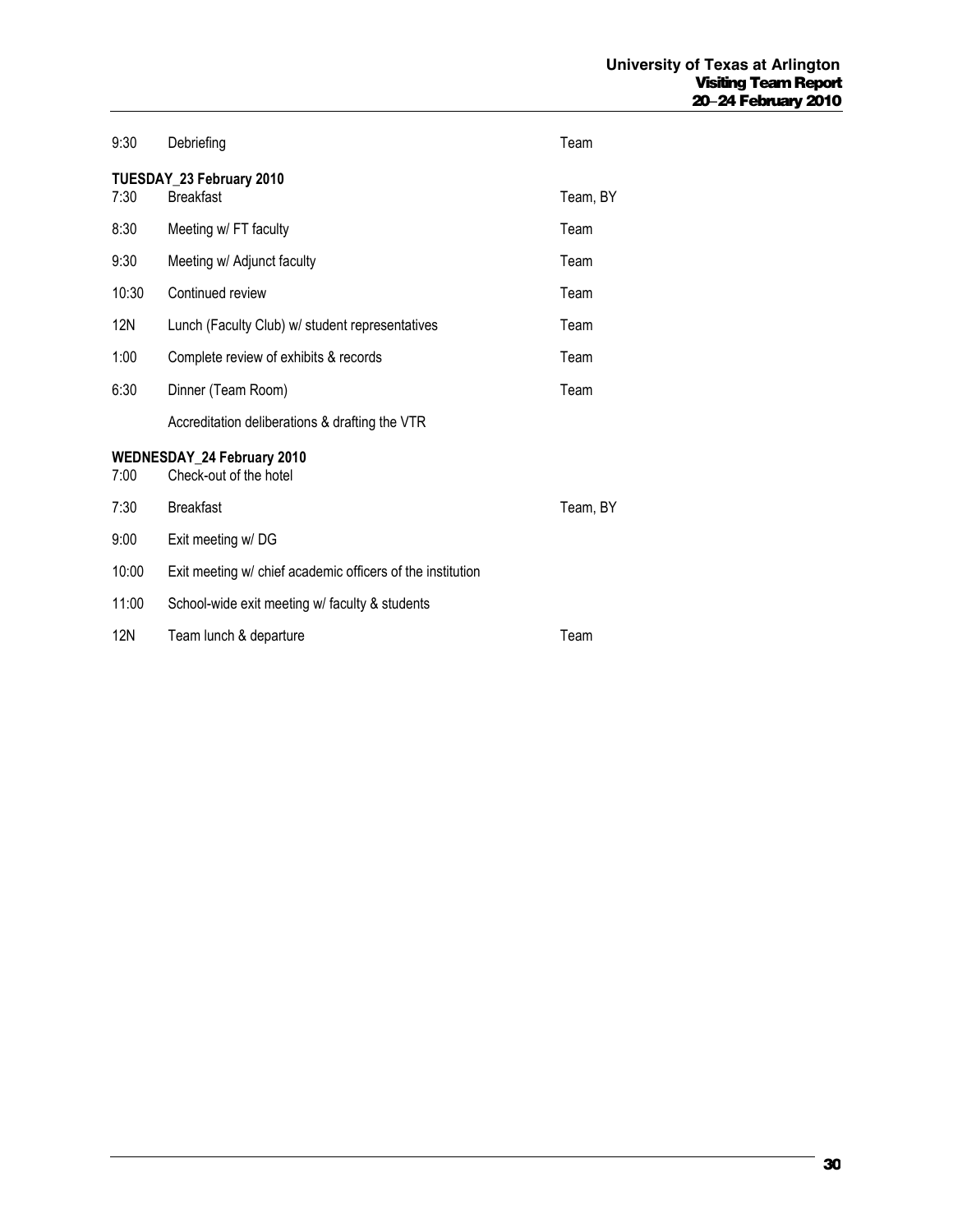### **IV. Report Signatures**

**Respectfully submitted,**

Frank M. Guillot, FAIA **Team Chair** 

David Shove-Brown, AIA, NCARB Team member

om Tony P. Vanky

**Team member** 

**Representing the ACSA** 

**Representing the NCARB** 

**Representing the AIAS** 

'h  $\mathscr{A}$ 

Sheila K. Snider, FA/A **Team member** 

**Representing the AIA** 

Joseph L. Mashburn **Observer**